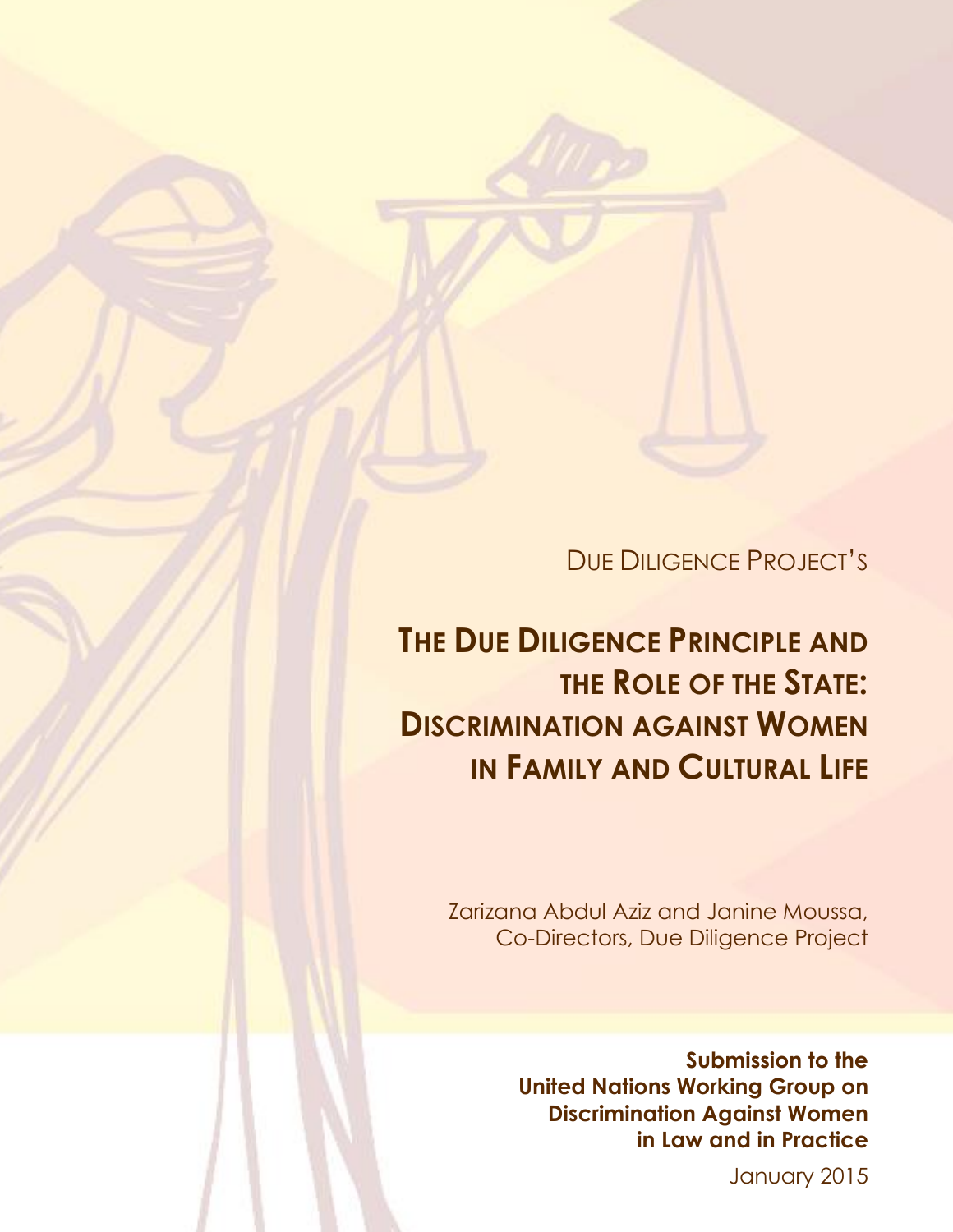

#### **ACKNOWLEDGEMENTS**

The Due Diligence Project would like to acknowledge with gratitude the contributions of the following entities whose generous support made the expert meeting on Discrimination against Women in Family and Cultural Life held on 2-3 December in Florence Italy possible, discussions of which contributed to the preparation of this report:

The Government of Netherlands The Robert F. Kennedy (RFK) Foundation Association for Women's Rights in Development (AWID) UN Women, Asia Pacific The United Nations Development Fund (UNDP) The Carter Center United Nations Office of High Commissioner for Human Rights (OHCHR)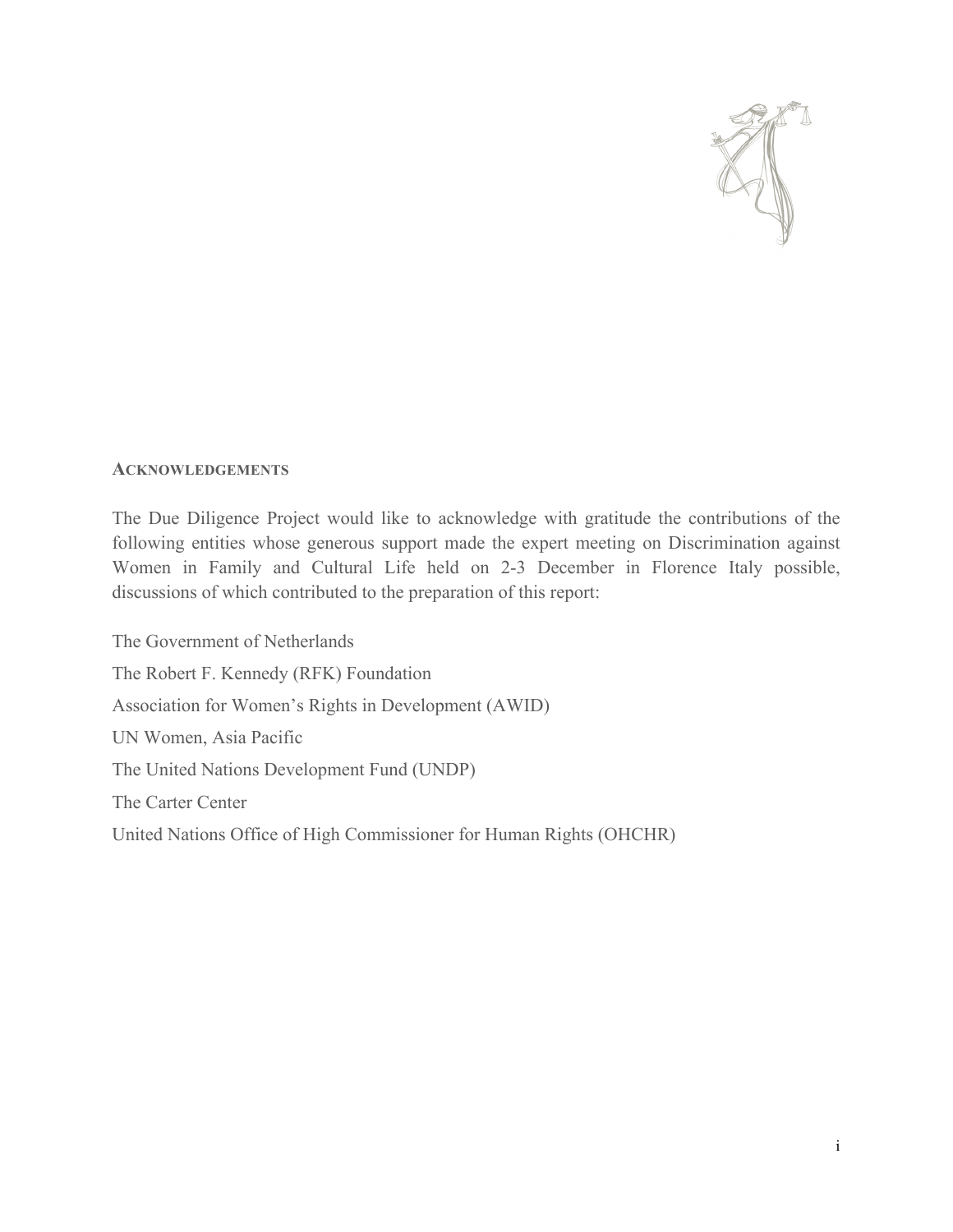# **Table of Contents**

| <b>Heading</b>                                       |                                                        | Page                    |
|------------------------------------------------------|--------------------------------------------------------|-------------------------|
| <b>I.</b> Introduction                               |                                                        | $\mathbf{1}$            |
| a.                                                   | Situational context                                    | 1                       |
|                                                      | b. Purpose of Submission                               | $\overline{3}$          |
|                                                      | c. Concepts and terminology                            | $\overline{3}$          |
|                                                      |                                                        |                         |
| <b>II. Contributions to discourse</b>                |                                                        | $\overline{4}$          |
|                                                      |                                                        |                         |
| 1. Due Diligence Framework and the Role of the State |                                                        | $\overline{\mathbf{4}}$ |
|                                                      |                                                        |                         |
| 2. Culture                                           |                                                        | 5                       |
| $\mathfrak{a}.$                                      | Basic premise                                          | 5                       |
|                                                      | b. Factors that influence culture                      | 8                       |
|                                                      | c. Sites and actors                                    | 11                      |
|                                                      |                                                        |                         |
| 3. Family                                            |                                                        | 16                      |
| a.                                                   | Various Forms of Family                                | 16                      |
|                                                      | b. Rights and violations experienced within the family | 19                      |
|                                                      | c. Plural legal systems                                | 22                      |
|                                                      |                                                        |                         |
| <b>III. Recommendations and State Obligation</b>     |                                                        | 23                      |
| a.                                                   | On Culture                                             | 25                      |
| b.                                                   | On Family                                              | 27                      |
| C <sub>1</sub>                                       | On Plural Legal Systems                                | 28                      |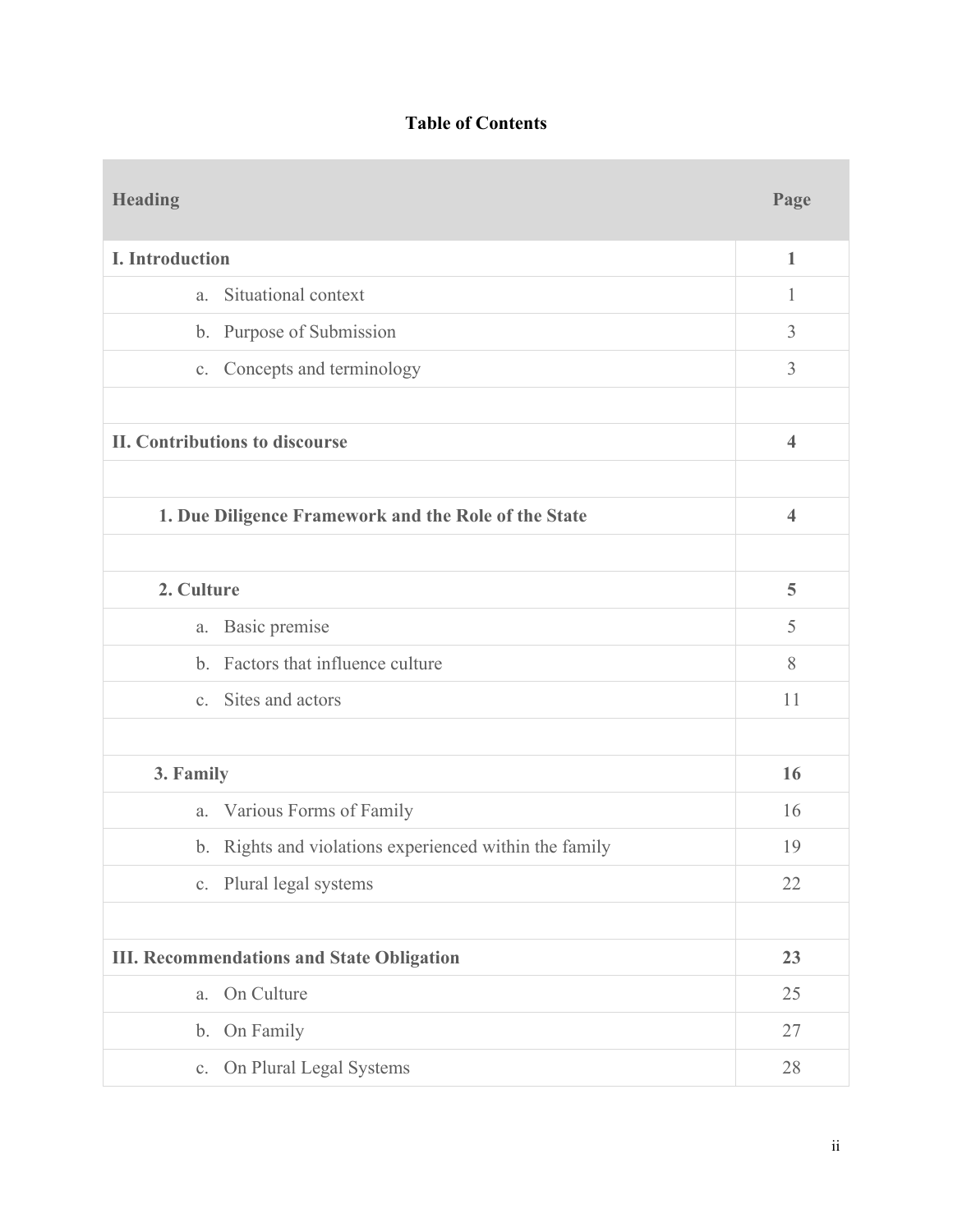#### **I. INTRODUCTION**

The Due Diligence  $Project<sup>1</sup>$  (DDP) welcomes the UN Working Group thematic focus on Discrimination against the Women in Family and Cultural Life.

The purpose of this contribution is to highlight new and innovative thinking beyond the current language and discourse in understanding and conceptualizing discrimination against women in family and cultural life, to critically examine crucial basic concepts which adds to this understanding and to look at discrimination against women in family and cultural life through the lens of the State Obligation.

The lens of State Obligation is presented through the Due Diligence Framework developed by the Due Diligence Project. $<sup>2</sup>$ </sup>

*a. Situational context*

!!!!!!!!!!!!!!!!!!!!!!!!!!!!!!!!!!!!!!!!!!!!!!!!!!!!!!!!!!!!

There is a growing wave of conservatism, in the name of culture and religion, threatening to repudiate women's human rights norms and standards. At the national level, States are passing laws and by-laws restricting women's rights, agency and mobility. For example, *Buddhist Women's Marriage Bill* (Myanmar) which restricts Buddhist women's rights to marry or cohabit with men of other faiths. The Bill is based on a petition presented by a coalition of nationalist Buddhist monks known as the Organization for the Protection of Race, Religion, and Belief.<sup>3</sup> Another example is the Anti-Pornography Law (Indonesia) which definition of pornography includes women's dressing "that violates the moral values of society". The anti-pornography law was promoted by a small group of Islamist parties, and passed by parliament in October 2008.<sup>4</sup> At the international level, Human Rights Council resolutions on *Promoting human rights and fundamental freedoms through a better understanding of traditional values of humankind,*<sup>5</sup> *Combating defamation of religions*<sup>6</sup> and *Protection of the Family*<sup>7</sup> all draw on 'traditional and cultural values' to mediate human rights norms.

<sup>&</sup>lt;sup>1</sup> The Due Diligence Project (DDP) is a global project which explores and unpacks the international legal principle of 'due diligence' in the context of violence against women. www.duediligenceproject.org

<sup>&</sup>lt;sup>2</sup> Zarizana Abdul Aziz and Janine Moussa, The Due Diligence Framework: Framework on State Accountability to *Eliminate Violence against Women*, International Human Rights Initiative, 2014. The Due Diligence Framework contains guidelines in the five areas of State Obligation, namely prevention, protection, prosecution, punishment and provision of redress and reparation.

<sup>3</sup> Zarni Mann, *Monk Conference Backs Bills to Restrict Interfaith Marriage, Rohingya Voting,* The Irrawaddy, 16 January 2014, available at http://www.irrawaddy.org/burma/monk-conference-backs-bills-restrict-interfaithmarriage-rohingya-voting.html. Last visited 15 January 2015.<br><sup>4</sup> Olivia Rondonuwu, *Indonesia's constitutional court defends pornography law*, Reuters, 25 March, 2010, available

at http://www.reuters.com/article/2010/03/25/us-indonesia-pornography-idUSTRE62O28R20100325 (last visited 15 January 2015)

<sup>5</sup> Human Rights Council resolution A/HRC/RES/16/3 (2012) *Promoting human rights and fundamental freedoms* 

<sup>&</sup>lt;sup>6</sup> Human Rights Council, Resolution A/HRC/RES/13/16 (2010) Combating defamation of religions.<br><sup>7</sup> Human Rights Council resolution A/HRC/26/L.20/Rev.1 (2014) *Protecting the family*.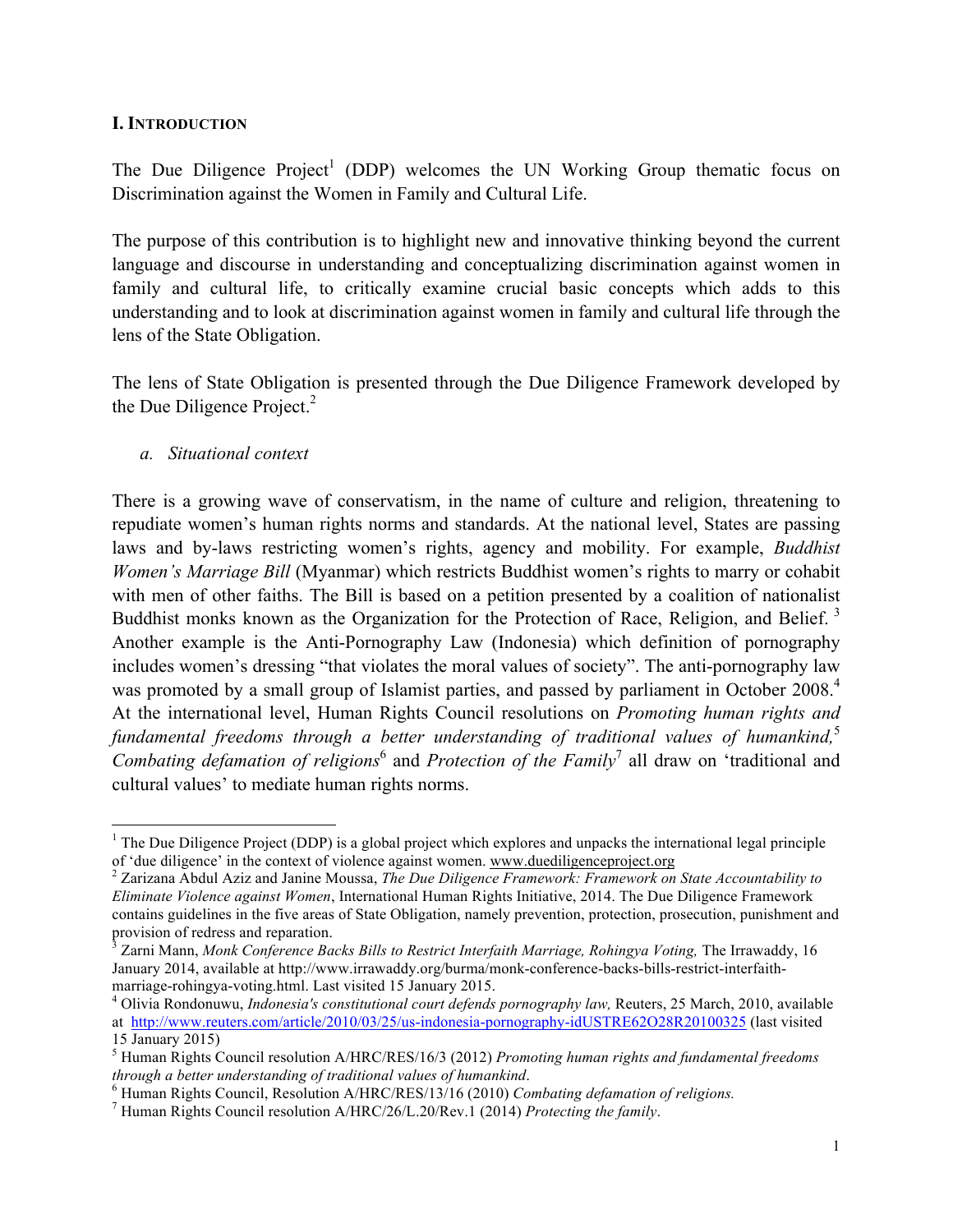Gender stereotypes are reinforced and legitimized by the traditional roles of men and women said to have their basis in conservative interpretations of culture and religion. Women's human rights claims are rejected as being not part of "our culture". This is compounded by the global north's essentialization of gender discrimination as "the others' culture" deserving of noninterference.

Although these stereotypes permeates all facets of women's lives, often supported by constitutional and legal systems, women's human rights are particularly threatened in the realm of the family, and are often regulated by what is known as personal laws on marriage and divorce, guardianship of children (and at times, of women) and succession as well as violence against women in particular sexual violence and intimate partner violence.<sup>8</sup>

Cultural rights are essential to the recognition and respect of human dignity and must include non-discrimination and equality principles. Whereas the right to express and enjoy one's culture and religion is protected by international human rights  $law<sup>9</sup>$ , it cannot be fulfilled at the expense of other fundamental human rights, nor at the expense of the fundamental rights of others (irrespective of whether they are from the same or different culture or religion).<sup>10</sup> The right to culture also includes the freedom to contribute in the creation of culture and its replication in everyday life.

Culture is neither static nor monolithic. The State has a role to play in mediating these competing and, at times complementary, interests. Article 5 of the Convention on All Forms of Discrimination against Women (CEDAW) reaffirms this by declaring that States have an obligation to "take all appropriate measures to modify the social and cultural patterns of conduct of men and women, with a view to achieving the elimination of prejudices and customary and all other practices which are based on the idea of the inferiority or the superiority of either of the sexes or on stereotyped roles for men and women".

State responsibility has further expanded over the years to include not only the State obligation not to violate human rights, but its obligation to exercise due diligence to ensure that violations of human rights, whether committed by State actors or non-State actors are eliminated. In examining the relationship between discrimination against women, culture and religion, the due diligence principle is all the more important as States have tremendous power, ability and interest in moulding, tolerating, encouraging and developing values and culture. States should take measures to protect women and girls against negative social and cultural practices that are harmful to their well-being, dignity and health.

<sup>!!!!!!!!!!!!!!!!!!!!!!!!!!!!!!!!!!!!!!!!!!!!!!!!!!!!!!!!!!!!</sup>

<sup>8</sup> Guardianship of women requires that a woman be in perpetual need of a male guardian (*wilayat*). <sup>9</sup> See HRC resolution A/HRC/10/23 (2009) reaffirming "that cultural rights are an integral part of human rights, which are universal, indivisible, interrelated and interdependent", para. 1.

 $10$  Ibid, "[N]o one may invoke cultural diversity to infringe upon human rights guaranteed by international law.", para. 4. See also UNESCO Universal Declaration on Cultural Diversity (2001), Article 4.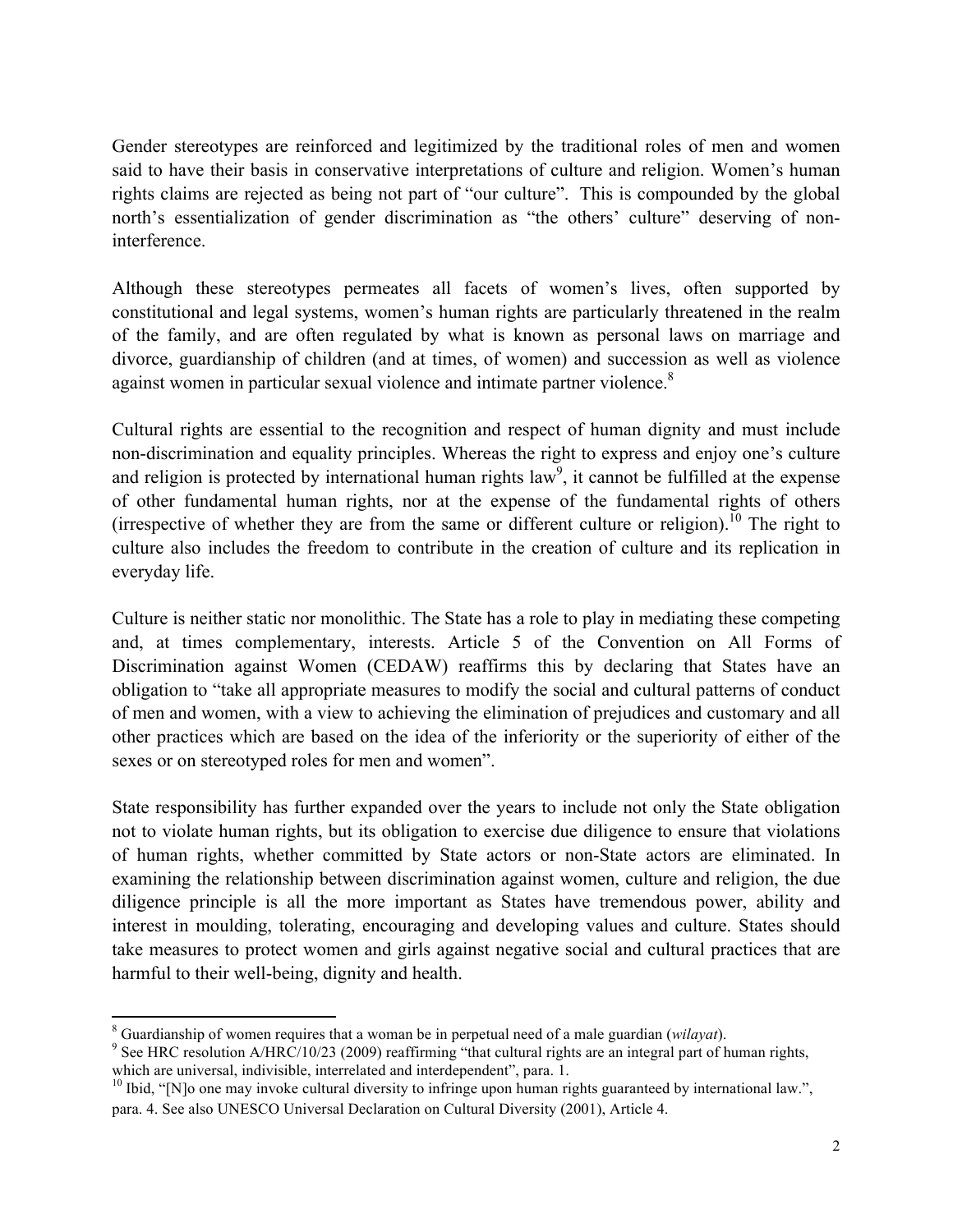#### *b. Purpose of submission*

Discrimination against women in family and cultural life has stood out as one of the underlying causes in the Due Diligence Project's extensive three year research-advocacy on violence against women. Likewise, the role of the State as the entity ultimately responsible for preventing and addressing human rights abuses has also been a central approach to the work of the Due Diligence Project.

Given this and the current socio-economic context, the DDP convened an expert group meeting on 2-3 December 2014 on the Role of the State and Discrimination against Women in Family and Cultural Life.<sup>11</sup> The meeting brought together experts from diverse religious and cultural backgrounds with expertise in the area of women's human rights to critically explore, analyse, and formulate strategies on human rights and its intersections with culture and religion with particular attention to their impact on the family through the lens of State obligation.

Outcomes of this expert meeting as well as independently conducted research in the area by the DDP are contained in this document. The document is offered as a contribution to the discourse on this critical and complex issue and to the UN Working Group for consideration in its 2015 annual thematic report on Discrimination against Women in Family and Cultural Life.

#### *c. Concepts and terminology*

For purposes of this report, the following terms should be taken to mean :

▪ Discrimination against 'women' should be taken to include discrimination against lesbians, bisexual women and transgendered individuals.

▪ 'Cultural life' also has an expansive and amorphous meaning. It includes the space within which we live, work, and play and encompasses the realms of religion, traditions, custom, arts, sports and education.

**• 'Family' is the basic unit of society which can take diverse forms**<sup>12</sup> requiring both recognition and protection by the State, when in line with international human rights norms and standards.

 $11$  The meeting was hosted by The Robert F Kennedy (RFK) Center for Justice and Human Rights and supported by Association for Women's Rights in Development (AWID), United Nations Development Fund (UNDP), UN Women Asia-Pacific, The Carter Center and the Office of the High Commissioner of Human Rights (OHCHR).<br><sup>12</sup> See section II (3) infra.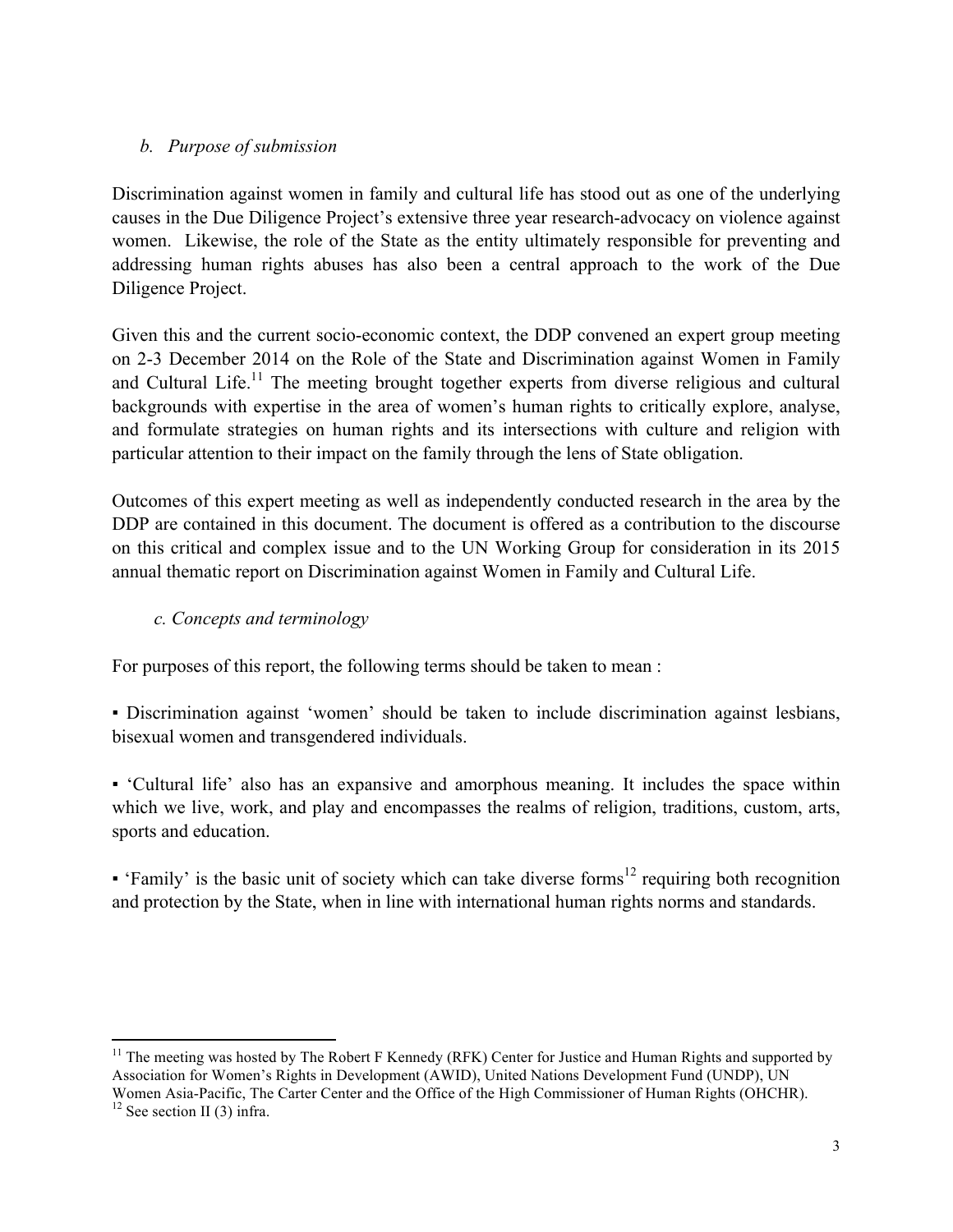#### **II. CONTRIBUTIONS TO THE DISCOURSE**

#### **1. Due Diligence Framework and the Role of the State**

The 'due diligence principle', as it is commonly termed, holds States accountable for human rights abuses committed not only by the State or State actors, but also by non-State actors. Discrimination against women is perpetrated by both State and non-State actors. By making the State accountable for discrimination committed by both State and non-State actors, public international law recognizes that discrimination against women, regardless of who commits it, constitutes human rights violations. The due diligence principle is a critical tool in the formulation of accountability.

The principal importance of the due diligence obligation of the State is its duty to intervene and protect individuals from harm, even where the actors concerned may be private actors (rather than agents of the State). This key principal can be leveraged in developing strategies to protect persons from rights abuses. Due diligence has also ruptured the artificial 'public/private sphere' divide and the dichotomy between State and non-State actors. States are now not only permitted but obliged to ensure that no justification may be invoked for States to deny accountability for discrimination against women.

The Due Diligence Framework is a tool, developed by the Due Diligence Project, to help gauge and assess State compliance with its due diligence obligation effectively to prevent and respond to human rights violations.<sup>13</sup> Derived from international human rights  $law<sub>1</sub><sup>14</sup>$  the due diligence principle obligates a State to take reasonable action to prevent, protect, protect, punish, and provide redress ("5Ps") for human rights violations. The Framework is organized along the due diligence "5Ps" and supported by Guiding Principles which further break down the 5P's into tangible, actionable, and implementable elements.

The Framework places the role of the State at the centre of the discussion. This is not to say that non-State actors do not, indeed they do, have a role to play in eradication of discrimination against women. But rather the Framework provides a lens for analysis and underscores that the ultimate responsibility and obligation to prevent, address and respond to human rights violations rests with the State.

This emphasis on the role of the State is responsive to the call for a paradigm shift and a more comprehensive and holistic approach to eradication of discrimination against women in family and cultural life. The due diligence principle challenges the "culturalization" of gender

<sup>&</sup>lt;sup>13</sup> Abdul Aziz and Moussa, *supra* n. 2

<sup>&</sup>lt;sup>14</sup> See for example, CEDAW General Recommendation no. 19 (1992); Human Rights Council resolutions 11/2 (2009); 14/12 (2010); 20/12 (2012); UN General Assembly resolutions 65/187 (2010), and 69/xx (2014) on State Obligation (forthcoming).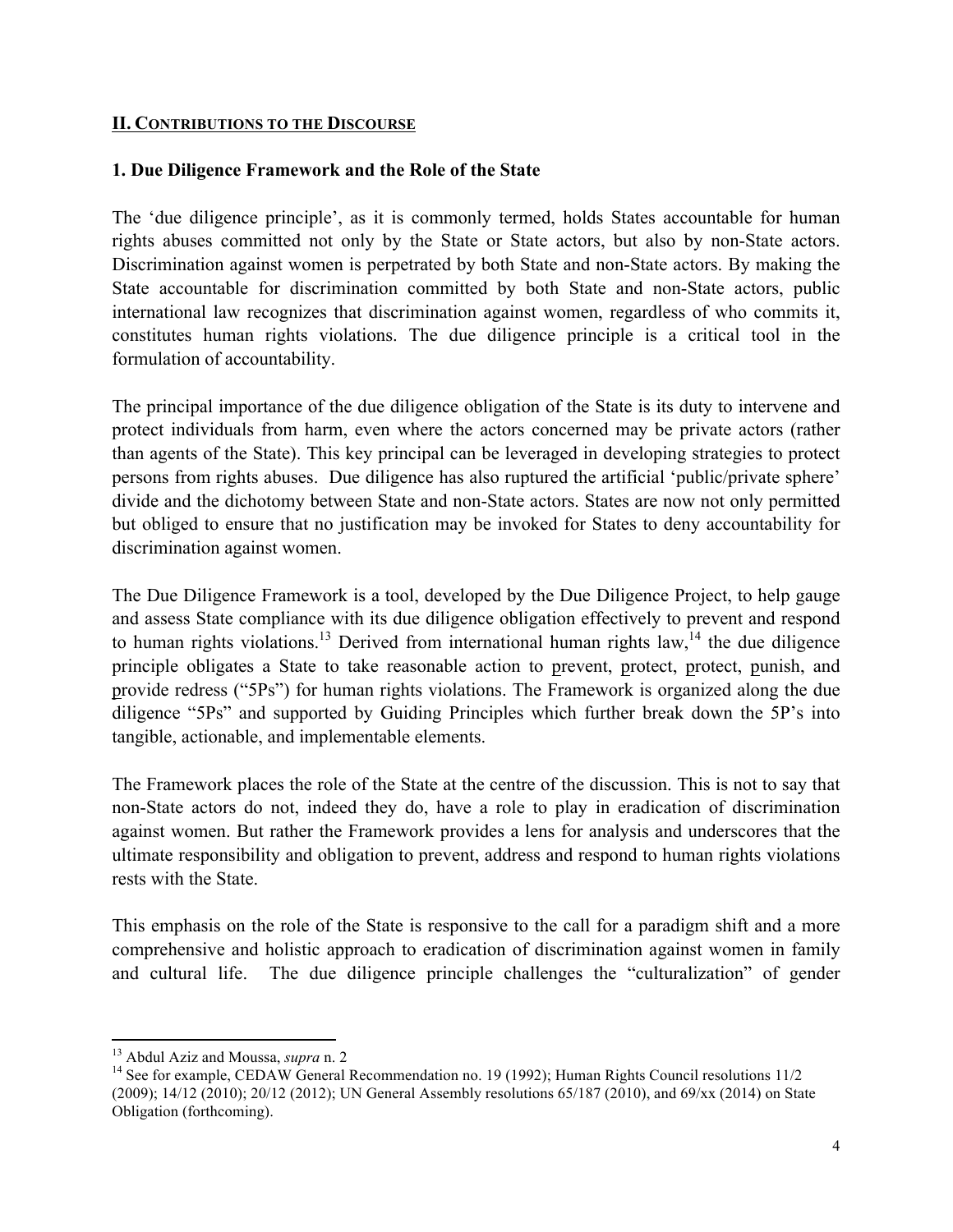discrimination. It demands that States focus on unequal gendered structures and the wider social, economic and political environment in which gender discrimination thrives.<sup>15</sup>

The Due Diligence Framework and its Guiding Principles assist in identifying the different actors, stakeholders, and allies; takes into account the socio-economic-historical contexts of women and particular groups of women; and emphasizes the need to address root causes, risk factors and incorporate transformative justice ideals into programmes, laws and policies to eradicate discrimination against women.

## **2. Culture**

*a. Basic premises*

!!!!!!!!!!!!!!!!!!!!!!!!!!!!!!!!!!!!!!!!!!!!!!!!!!!!!!!!!!!!

**Culture is a social construct** and is the result of contestations. It draws from customary practices and tradition on the one hand and yet, reflects our lived realities, which is interpreted through and guided by contemporary ideas, ethos, norms, social-economic and political circumstances on the other hand. **Culture is not static and unchanging**, even if presented as such by some States. Culture is ever changing; it adapts and re-creates itself in support of society's values.

**Culture is neither singular nor monolithic**. Furthermore, cultural practices are not uniformly practised throughout community. Culture is constantly reproduced by both collective and individual contributions through exchanges; as such, culture is formed by contestations between differing views. Consequently culture is a living process and is necessarily dynamic, adaptive and innovative. Cocooning gender discrimination within tradition and culture deceptively increases the appearance of the naturalness of and necessity for discrimination against women even as it appeals to the justice of maintaining the status quo.<sup>16</sup>

It is noteworthy to remember that **gender discrimination is a global practice** that manifests itself in culture and is often justified in name of culture. As gender discrimination is not intrinsic only in specific cultures, it cannot be said to be essentialized and embedded only in some cultures and not others. The confusion arises due to the conflation of acknowledging the prevalence of gender discriminatory practices with accepting, tolerating and essentializing gender discrimination as a traditional manifestation of culture deserving of preservation.

It is this mistaken reasoning that allows culture to be invoked as an explanation, if not a justification, for gender discrimination, thus conceptualizing women not as victims/survivors of discrimination but transgressors of culture. This is particularly so as women are conceptualised

<sup>&</sup>lt;sup>15</sup> Yakin Ertürk, *Culture versus rights dualism: a myth or a reality?*, 50.50 Inclusive Democracy, 25 April 2012. Also available at https://www.opendemocracy.net/5050/yakin-erturk/culture-versus-rights-dualismmyth-or-reality (last visited 15 January 2015)<br><sup>16</sup> Abdul Aziz, *Culture, Power and Narratives in Domestic Violence Discourse* in Maznah Mohamed & Saskia E.

Wieringa: Family Ambiguity and Domestic Violence in Asia, Sussex Academic Press, UK (2013).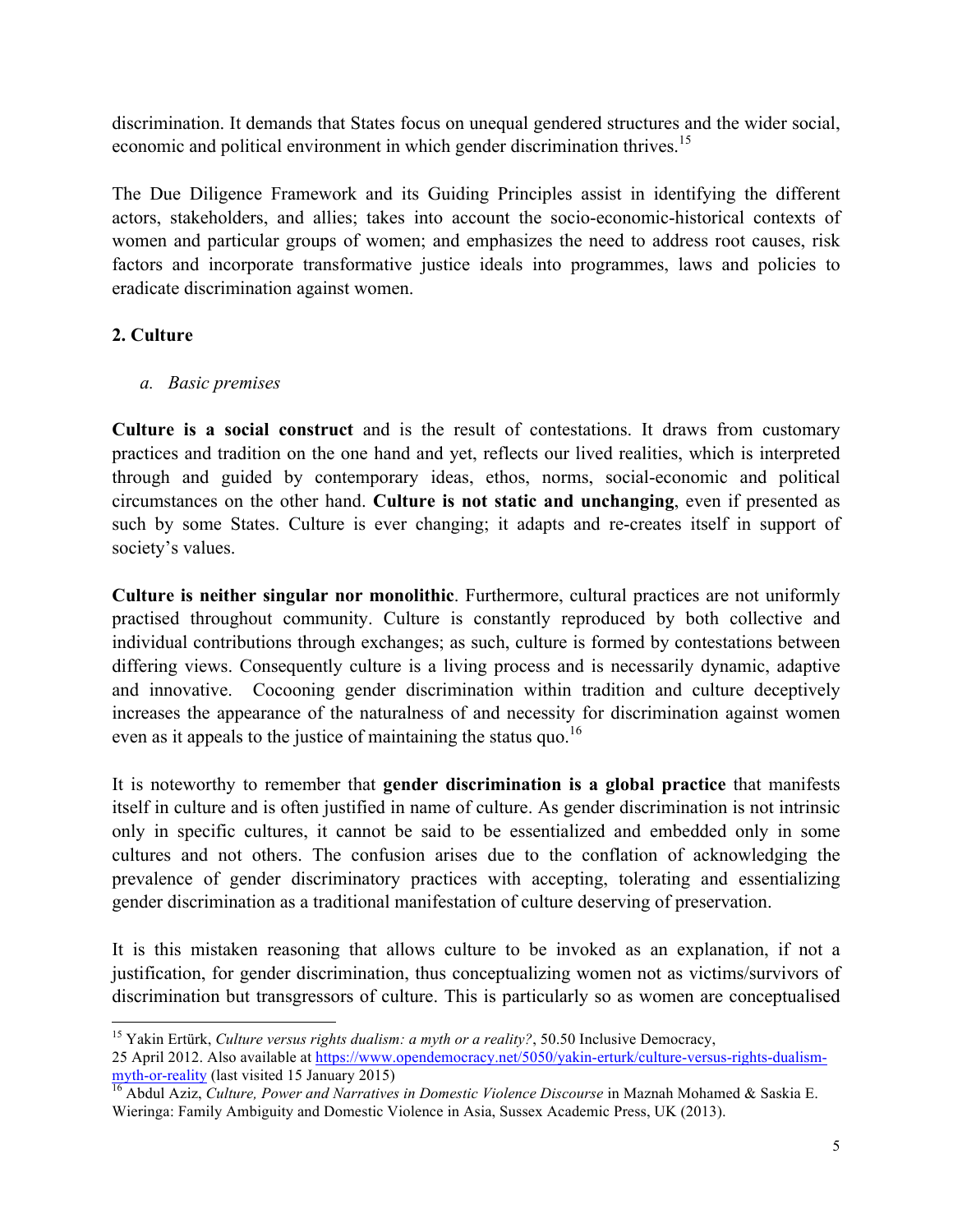as markers and symbols of culture. In fact symbolism of women's representation have ignited fierce public debates over "the clash of alternative masculinities".<sup>17</sup> Incidences of gender discrimination within a certain culture do not constitute proof that they form part of that cultural milieu. What they do prove, however, is that gender discrimination is a pervasive a problem.

Cultural rights and protection of **cultural diversity** is an integral part of human rights. Cultural diversity may not be invoked to limit or deny human rights of others. Respect for other cultures must be read within the human rights cultural diversity paradigm. Cultural diversity also includes right to diversity within the community. Intrinsic in the idea of cultural diversity is cultural relativism, namely respect for the culture of others. **Cultural relativism** however does not equate passive acceptance of all cultural practices. It does not require or promote tolerance of oppressive norms within cultures and cannot be divorced from the demands of human rights including the protection of the rights of women.<sup>18</sup>

Women also have the right to protection of women's human rights and the constitutional guarantees of fundamental liberties and freedoms e.g. freedom of expression, movement, right to marriage, education, housing, own property. Women have the **right to participate in and shape cultural life** and to interpret culture. This includes the right to contribute equally to development and production of culture and to have social and cultural patterns of conduct that contain stereotyped and discriminatory prejudices and practices modified.<sup>19</sup> More and more women are participating in (re) interpretation of religious texts in more gender friendly ways, a realm which has traditionally excluded to women.

**Not all cultural practices deserve preservation**. Practices that are repressive, discriminatory and violent should be abolished, no matter what their sources of origin may be. A practice in Swaziland known as "kulamuta" where a husband is expected to initiate sexual relations and eventually marry his wife's younger sister, is an example. As is the practice of 'widow cleansing' practiced among certain tribes in Sub-Saharan Africa, whereby a widow is required to have sexual relationship with 'cleanser/s' after a suitable period of mourning before being accepted back by her community.

The prevalence of discriminatory practices such as these does not equate to acceptance of discrimination as a cultural practice. Neither does it equate gender discrimination as a practice deserving of preservation. Other practices, even those that privileged powerful members of society once defended in the name of culture, have long been delegitimized or abandoned due to evolving values and ethos. Slavery, torture and to a lesser degree, racial discrimination, have

<sup>&</sup>lt;sup>17</sup> Yakin Ertürk, *supra* n. 13. Ertürk referred to Afghanistan to illustrate the clash of masculinities. The Taliban's objective was to erase public presence of Afghan women while the US' war in Afghanistan was premised on saving Afghan women.

<sup>&</sup>lt;sup>18</sup> A. An-Na<sup>t</sup>im, 'Problems of Universal Cultural Legitimacy for Human Rights' in A. An-Na'im and F. Deng (eds) *Human Rights in Africa: Cross-Cultural Perspectives* (1990), 331<sup>19</sup> See CEDAW article 5.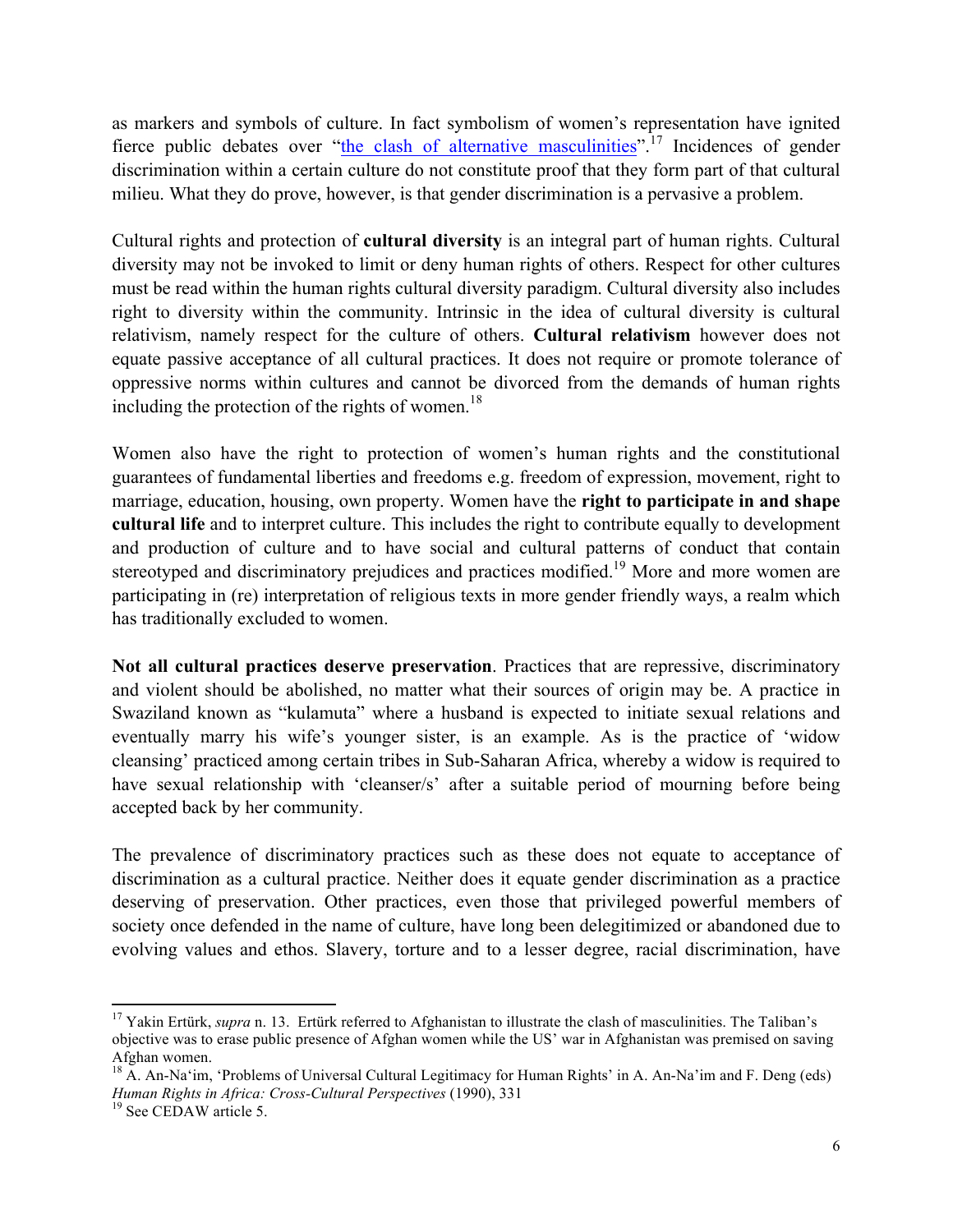evolved over time from acceptable practices to prohibited norms internationally.<sup>20</sup> The State has an obligation and must take action, based on the due diligence principle to combat and eliminate gender discrimination.

One way to accommodate concerns on essentializing oppressive elements in cultural groups is to **exclude illiberal norms and practices in our cultural narratives** so that what is essential for cultural survival does not overlap with what is oppressive and reprehensible. It is also possible to investigate and **preserve the 'good' in cultural norms** which have been lost in practice. For example, the original value of the practice of "widow inheritance" in parts of Africa may have been to protect and provide for widows and orphans. But in current practice, male members of the deceased husband's family are also given sexual access to the widow. It is therefore possible to preserve the 'good', that is ensure that the widow and her children are cared for by the deceased husband's family without granting sexual access to the widow. Similarly the intent of requiring four credible adult male witnesses to support accusations of *zina* (consensual sexual relations outside marriage under Muslim laws) is to protect women from false accusations and underline that sexual intercourse should be a private act. <sup>21</sup> Yet today, *zina* is conflated with rape and women who prefer rape charges against their assailants without tendering four adult male witnesses are punished for *zina*. 22

Where internal interpretations of culture fail to **uphold fundamental human rights**, the appeal to contemporary values, ethos and norms as well as external standards becomes necessary.<sup>23</sup> Culturally sensitive applications of human rights result in cohesive and resilient communities<sup>24</sup> and reinforce the cultural legitimacy of human rights.

Particular groups of women may experience **multiple forms of discrimination** based on a myriad factors including the way they identify/are identified and the socio-economic context in which they live. For example, **women with HIV/AIDS** are discriminated against by their families and communities, partially because it is sexually transmittable and they are assumed to have transgressed moral mores on sexual activity. Often too, when a man contracts HIV/AIDS, his wife and more so his widow, is blamed for transmitting HIV/AIDs to him. This may then be

!!!!!!!!!!!!!!!!!!!!!!!!!!!!!!!!!!!!!!!!!!!!!!!!!!!!!!!!!!!!

http://daccess-dds-ny.un.org/doc/UNDOC/GEN/N12/459/30/PDF/N1245930.pdf?OpenElement

 $20$  Slavery was declared a crime against humanity. See the Slavery Convention 1926 and the Supplementary Convention on the Abolition of Slavery, the Slave Trade, and Institutions and Practices Similar to Slavery 1957, 226 UNTS 3, (30 April 1957). See also Convention against Torture and Other Cruel, Inhuman or Degrading Treatment or Punishment A/RES/39/46 dated 10 December 1984.

<sup>21</sup> See also Ziba Mir Hosseini, *Control and Sexuality: The Revival of Zina Laws in Muslim Contexts*, Women Living Under Muslim Laws, 2012

<sup>22</sup> E.g. Chris McGreal, *Somalian rape victim, 13, stoned to death*, The Guardian, 3 November 2008 available at http://www.theguardian.com/world/2008/nov/03/somalia-rape-amnesty (last visited 15 January 2015)<br>
<sup>23</sup> See also A. An-Na<sup>2</sup>im, *supra* n. 18<br>
<sup>24</sup> Report of the Special Rapporteur in the Field of Cultural Rights Farida Sh

*human rights questions, including alternative approaches for improving the effective enjoyment of human rights and fundamental freedoms*, (2012).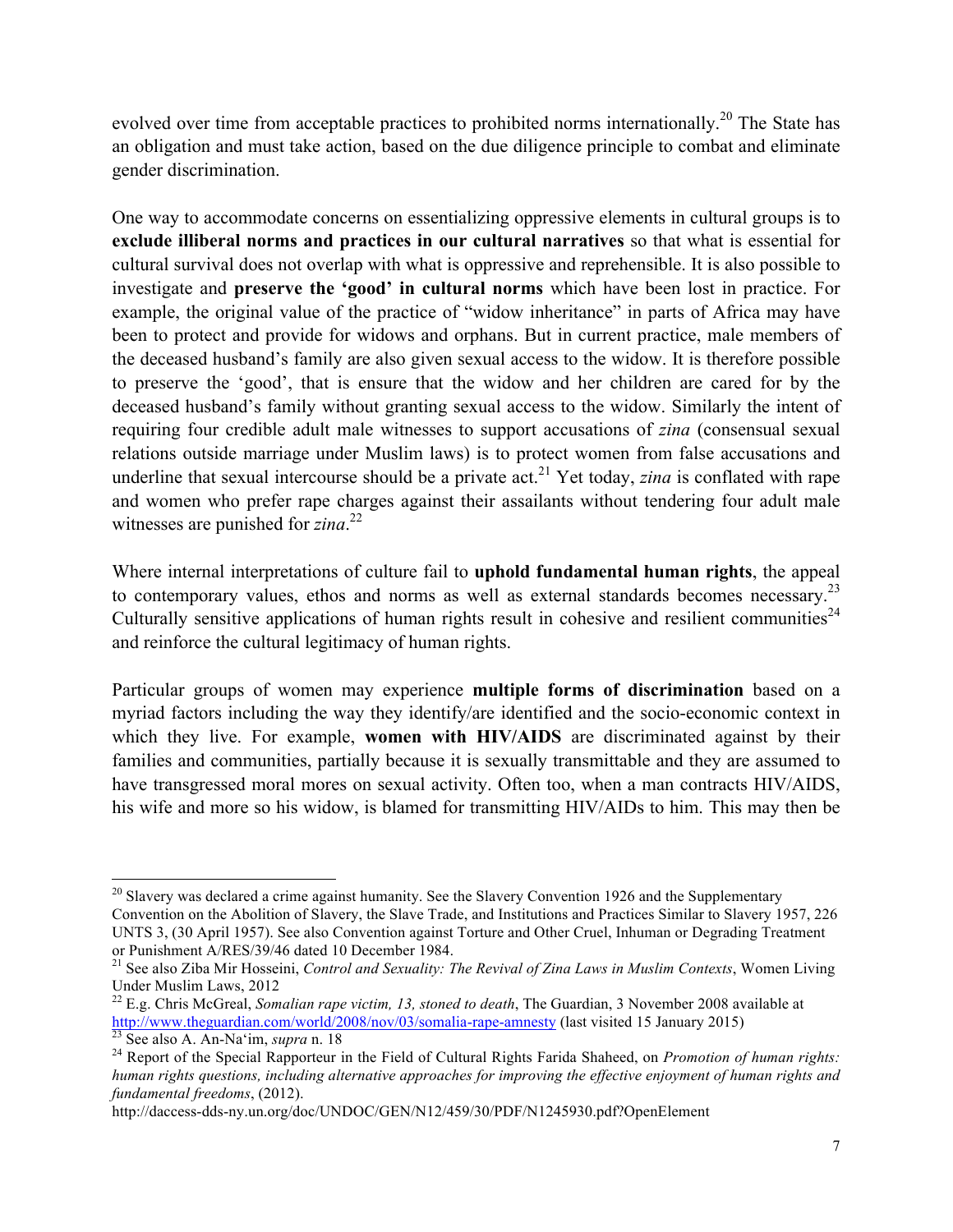used to deny her inheritance to his estate, to evict her from the matrimonial home and to take custody of her children, particularly sons. $^{25}$ 

**Single women** or women seen alone (without a male companion) and working women are also frequently targeted. In July 2001, working women in the Saharan city Hassi Messaoud were attacked by a mob of three-hundred men following a sermon given in the local mosque. The women were cleaning personnel, secretaries and cooks, all employed by foreign oil companies. Media reports indicate that the Imam accused these women of 'immoral' behaviour and called on the men in the mosque to a 'jihad against evil' and to 'chase the women fornicators out of the area', on the ground that since they were living on their own by themselves, (without guardians) they could be considered to be prostitutes.<sup>26</sup> In Ciudad Juárez, Mexico, women, especially single women working in factories (maquila), have been targeted for violence including sexual violence, mutilation and murder for decades. The discrimination was rendered more critical because of police failure to investigate and prosecute the cases, partially due to similar negative perceptions of single women and thus fuelling impunity for perpetrators of the violence.<sup>27</sup>

Widows, like single women are also targets for gender discrimination. For example, in Swaziland, land rights are exercised largely through the power invested in the king through traditional authorities. Families in Swaziland use this power structure to justify their actions and prevent women from exercising their rights to land, citing the common refrain that "this is our culture". Women with disabilities, internally displaced women, women refugees, undocumented migrant women, immigrant women, incarcerated women and women from sexual minorities similarly face multiple forms of discrimination.

## *b. Factors that influence Culture*

!!!!!!!!!!!!!!!!!!!!!!!!!!!!!!!!!!!!!!!!!!!!!!!!!!!!!!!!!!!!

There is an urgent need to understand the sites and modalities of the discrimination women face in culture. The term "culture" however, is interpreted differently by different parties. What is the space we identify as culture and by what is it shaped and influenced? The starting point needs to be the recognition of our **lived realities**. This exploration can bring about a paradigm shift in understanding these sites and modalities which incarnate and perpetuate discrimination.

Cultural spaces include arts, religious spaces, artistic production, education, employment and State procedures. Culture in itself is a means of constituting demands upon human behaviour. It

<sup>25</sup> Expert Group Meeting, *Gaps, traps, and opportunities: exploring access to justice and human rights for women affected by HIV in the context of plural legal systems* convened by United Nations Development Programme, 16-17 July 2014, Addis Ababa.

<sup>26</sup> These women were murdered, tortured, stabbed, mutilated and raped. Mahl, *Algeria: Attacks on women in Hassi Messaoud*, Women Living Under Muslim Laws, available at http://www.wluml.org/node/639 (last visited 15 January 2015)

<sup>27</sup> IACHR, (2003) *The Situation of the Rights of Women in Ciudad Juárez, México: The Right to Be Free from Violence and Discrimination*. OEA/Ser.L/V/II.117, Doc. 44, 7 March, para. 137; See also *González et al. v. México (Campo Algodonero)*, IACHR Judgment of 16 November 2009, IACHR, Annual Report 2009, OEA/Ser.L/V.II.111 Doc.20 rev. (2000)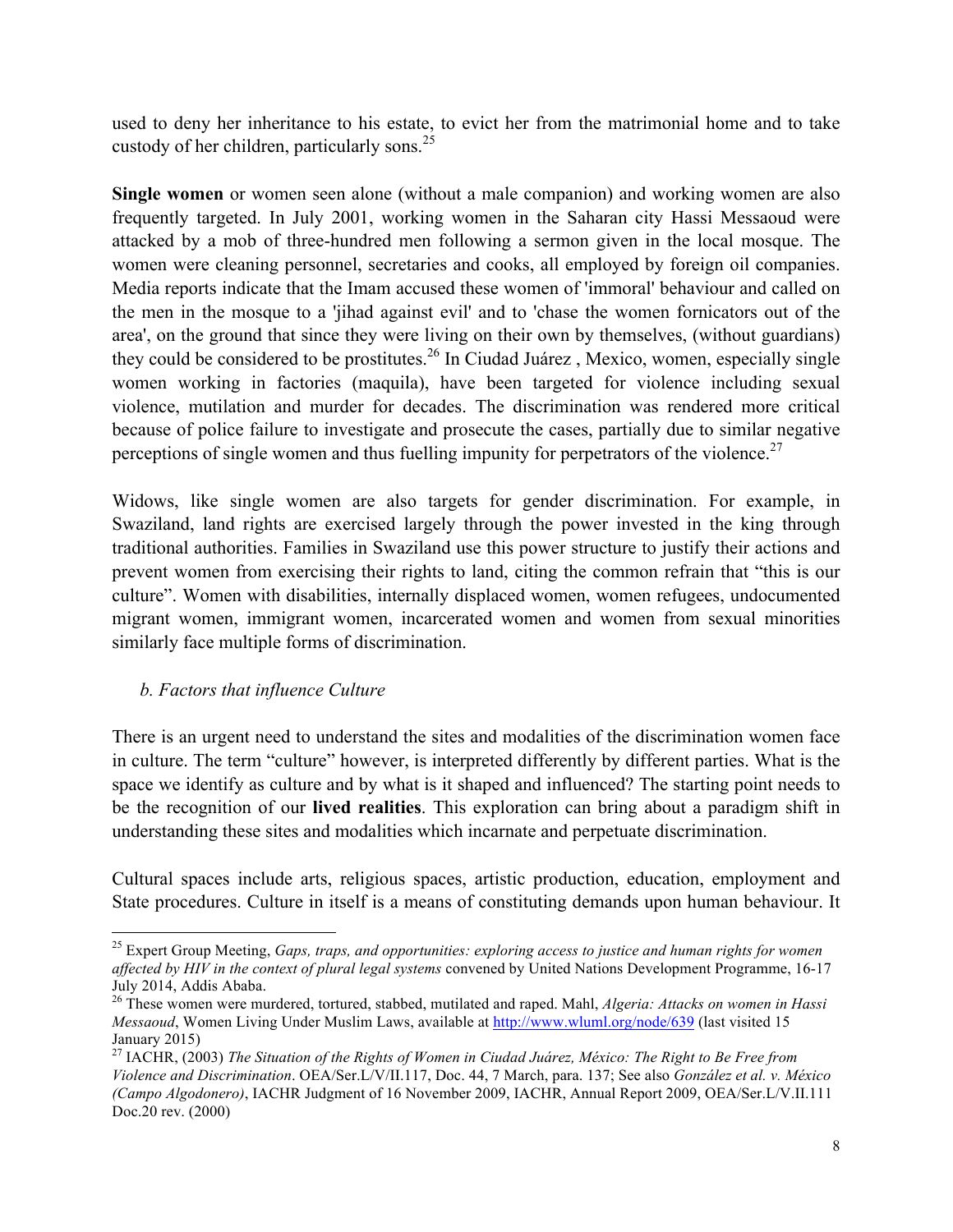is thus important that we question the role of **values, norms and expectations** in shaping culture. It is also important to recognize and identify the actors responsible for discrimination against women and the complicity of institutions in actively or passively supporting these actors. By identifying the actors, we can articulate the scope of State obligations in addressing discrimination against women.

In this regard, it is essential to differentiate culture from **tradition**. Culture may be shaped by tradition; but it can equally be shaped by recent historical and contemporary experiences and ideas and politics. These interconnections between culture, the State and politics include colonial and political history, national and liberation movements, constitutional values and advances in technology. For example, colonial inheritance of the Penal Code in India had, since 1862 criminalized consensual homosexual acts which had gradually become synonymous with Indian culture. Indeed arguments on retaining the prohibition (s. 377) were often based on defending Indian culture. In 2001 however, the High Court interpreted the relevant section to exclude sexual acts between consenting adults which prompted the Indian Parliament to decriminalize homosexuality.<sup>28</sup> Likewise, while religion, like tradition, is an element of culture, religion is also a factor that has tremendous impact and influence in shaping culture. Paradoxically, **religion** is also shaped and influenced by culture, which has resulted in diversity in the interpretation of religion that is then exploited by politics of the State to incarnate a national cultural identity.

Culture is dynamic, contemporary, diverse and reflects the lived realities of men and women. Normative laws and rights are not only intrinsic to cultural formations, the formulation of the cultural narrative is itself bound to **law making, power and privilege**. Furthermore, culture is increasingly subject to globalization, reflecting culture's dynamic nature.

It is imperative that we discern the interrelationship between culture, power and privilege. Cultural practices are exercises of power that can be used to fulfill diverse political agendas such as identity politics, protecting existing power relations or resisting change. Existing cultural narratives are generally controlled by voices from positions of power and privilege. When conservative forces claim ownership over an "authentic" interpretation of culture, tradition and/or religion that includes gender discrimination, women are not only told to accept discrimination, they are denied any role as equal and active contributors to the development and production of culture.<sup>29</sup>

<sup>&</sup>lt;sup>28</sup> See *Naz Foundation v. Government of NCT of Delhi*, WP(C) No.7455/2001, Delhi High Court; Decision on 2nd July, 2009

<sup>&</sup>lt;sup>29</sup> In her 2007 report, the United Nations Special Rapporteur on Violence against Women, its Causes and Consequence Yakin Ertürk likewise challenged the dominant culture-based paradigms that justify or explain violations of women's rights. The report critically examines how cultural discourses are created, reproduced and instrumentalized. It also traces the trends in the development of the international normative framework on violence against women, warns against cultural essentialism that ignores the agency of women in the developing world and the trajectories of their resistance to violence and oppression and underlines the primacy of women's right to live a life free of gender-based violence over any cultural considerations. Yakin Ertürk, Report of the Special Rapporteur on violence against women, its causes and consequences, *Intersections between culture and violence against women,*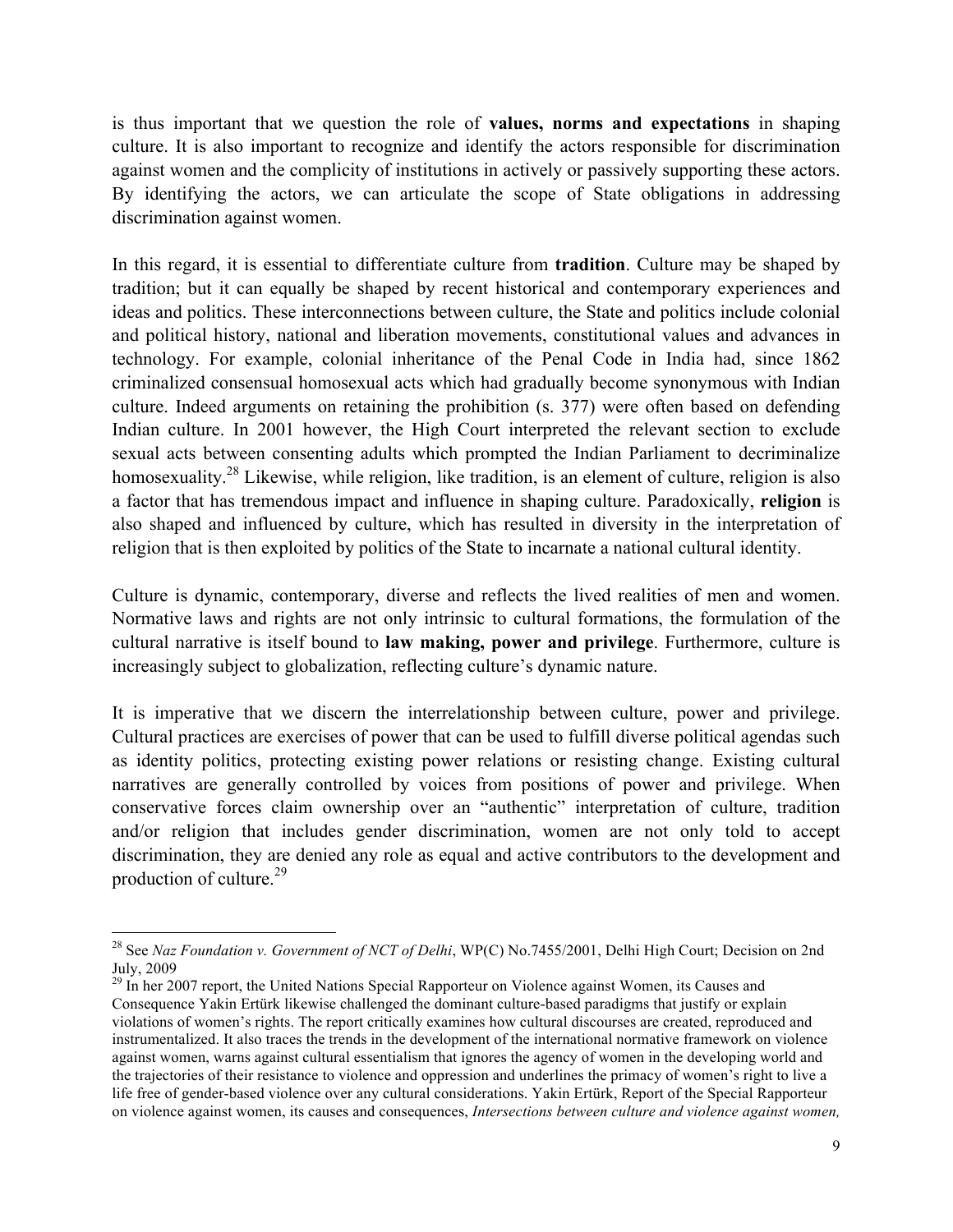Power and the use of power to protect privilege, not only leads to the defeat of the voices of the powerless but, over time, to their silence altogether. Thus, culture as a practice is reflected in wilful action, power relations, struggle, contestations and contradictions. Questioning the narrative of culture and gender discrimination puts power back at the centre of our understanding of culture and allows us to interrogate upon what terms of engagement and in whose interest culture is narrated.<sup>30</sup> Arguments positing a clash between traditional cultures and modernization in the discourse of gender discrimination are misplaced. Discrimination against women is a systemic global practice embedded in masculinities, patriarchy and the domination of women that is then justified in the name of honour, culture and religion.

Culture is also connected to people's **work, professions, livelihood** or other pursuits, such that cultural norms shape how people undertaking different work, professions and other pursuits should behave. Other factors influencing culture are **immigration and social status**. In fact, individuals frequently move between different roles and cultural spaces within a society.

Culture and religion can also be influenced by external trends, ideas and practices. In recent years, we have witnessed waves of **globalisation of conservative interpretations** of culture/religion which preserve stereotypical perception about the status and role of women, namely confining women to their roles as wives, homemakers and mothers.

The impact and influence of **patriarchy** on gender discrimination is wide-ranging. The **culture of violence against women** and its normalization has rendered women being in persistent fear of rape, sexual violence and femicide/feminicide. This existing modality is premised on women being rendered compliant persons. The culture of **machismo** in society also reinforces acceptance of sexual violence and domestic violence as a means amongst others, to control women and resolve conflicts. Masculinities need to be deconstructed in terms of addressing gender issues. The key objective must be to separate 'being male from being violent'.

**Sexuality** too plays a role in relation to culture with all but one expression of female sexual activity (namely sexual activity with her lawfully wedded husband) frowned upon if not stigmatized.<sup>31</sup> Women who transgress this taboo are deemed to have 'dishonoured' their families and often subjected to violence including murder with perpetrators enjoying impunity.<sup>32</sup> Legitimizing the commission of a category of violence in the name of 'honour' circumscribes the

!!!!!!!!!!!!!!!!!!!!!!!!!!!!!!!!!!!!!!!!!!!!!!!!!!!!!!!!!!!!!!!!!!!!!!!!!!!!!!!!!!!!!!!!!!!!!!!!!!!!!!!!!!!!!!!!!!!!!!!!!!!!!!!!!!!!!!!!!!!!!!!!!!!!!!!!!!!!!!!!!!!!!!!!!!!!!!!!!!!!!!!!!!!!!!!!!!!

A/HRC/4/34, 17 January 2007, available at http://daccess-dds-<br>ny.un.org/doc/UNDOC/GEN/G07/103/04/PDF/G0710304.pdf?OpenElement (last visited 19 January 2015)  $\frac{30}{30}$  Abdul Aziz, *supra* n. 16<br><sup>31</sup> In Ecuador, families are reported to send their lesbian daughters to rehabilitation clinics which use abuse and

torture to 'cure' the women's of their homosexuality. *Rights groups hail Ecuador's crackdown on lesbian 'torture clinics',* NBC News, 25 January 2012, available at http://worldnews.nbcnews.com/\_news/2012/01/25/10237126-

rights-groups-hail-ecuadors-crackdown-on-lesbian-torture-clinics?lite <sup>32</sup> For example in Tunisia, Jordan, Lebanon, the Occupied Palestinian Territories, Philippines. Husbands who murder their wives on the suspicion of their wives' committing adultery have historically and still enjoy impunity or light sentences in many cultures.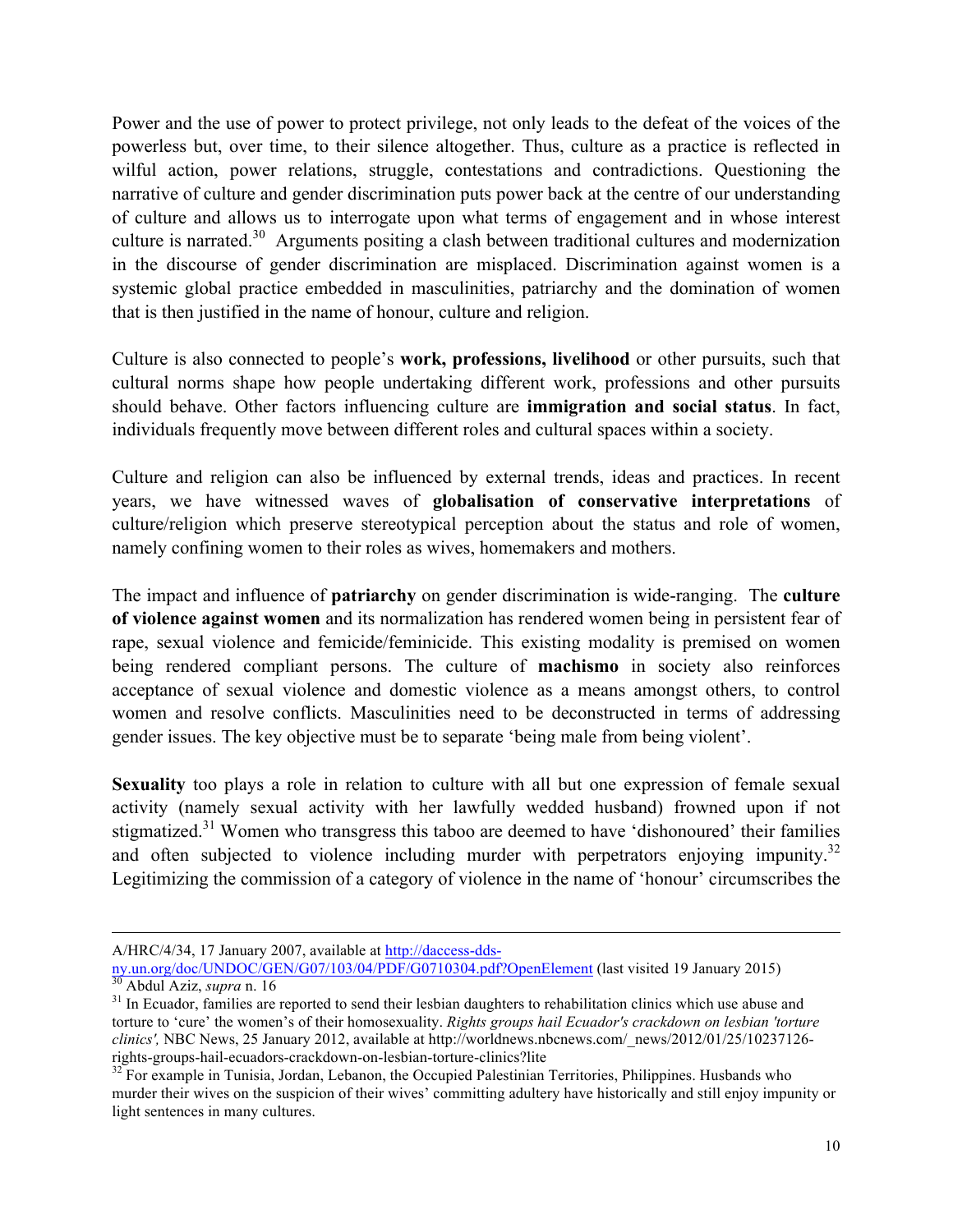boundaries of "honour". In this instance, legal rules not only influence the development of the "honour" norm; by accepting the "honour" defence, legal rules perpetuate if not create it.

#### *c. Sites and Actors*

!!!!!!!!!!!!!!!!!!!!!!!!!!!!!!!!!!!!!!!!!!!!!!!!!!!!!!!!!!!!

In forging a national or communal identity, culture is frequently reinforced by repetition through power structures and these structures assume the role of providing a monolithic interpretation of culture. Consequently a singular culture is often presented as having been achieved through a consensus or common practice accepted by the community. How power is legitimized and power relationships established must be mapped and examined.

It must be remembered that these **State institutions**, such as the state and its organs are not monolithic and consequently even where culture is presented as singular, it is subjected to multiple interpretations, resulting in plurality in cultures. Yet, oftentimes, despite the State's interest in incarnating and perpetuating culture and cultural identity and its interventions toward creating a monolithic culture, many States treat cultural and religious norms and laws as beyond the pale of their regulation.

Another power structure that influences culture is **religion**. It is important to understand religion as expressing individual volition and a belief in a way of life, reflecting a specific pursuit in life. Initiatives in hermeneutics in order to understand the meaning of the role and status of women in contemporary society have also helped in contextualizing prior knowledge and developing fresh understanding of this issue that support equality and non-discrimination between the sexes. These critical works can only enhance and usher a robust understanding of religion. Cultural diversity requires "States to both abstain from interfering with the exercise of cultural practices and with access to cultural goods and services and to take positive action to ensure preconditions for participation, facilitation and promotion of cultural life, and access to and preservation of cultural goods".<sup>33</sup> Human rights should protect individual discovery and prevent the imposition of beliefs.

A primary actor with whom women should engage in changing culture must be the maledominated **religious establishments**. Existing institutions must be willing to evolve and shape less discriminatory religious knowledge.<sup>34</sup> Religious approaches and the human rights approach need not be mutually exclusive. Often overlooked are the plurality of religious discourses and the unity of cultural and religious practices and discourse. For example, widows are sometimes segregated in churches even though segregation of widows is often vestiges of customary practices.

<sup>33</sup> The Committee on Economic Social and Cultural Rights *General Comment 21 on Right of everyone to take part in cultural life* (2009).<br><sup>34</sup> Compare this to other areas such as "Islamic finance" where new interpretations have been used to create

innovative financial, equity and debt products.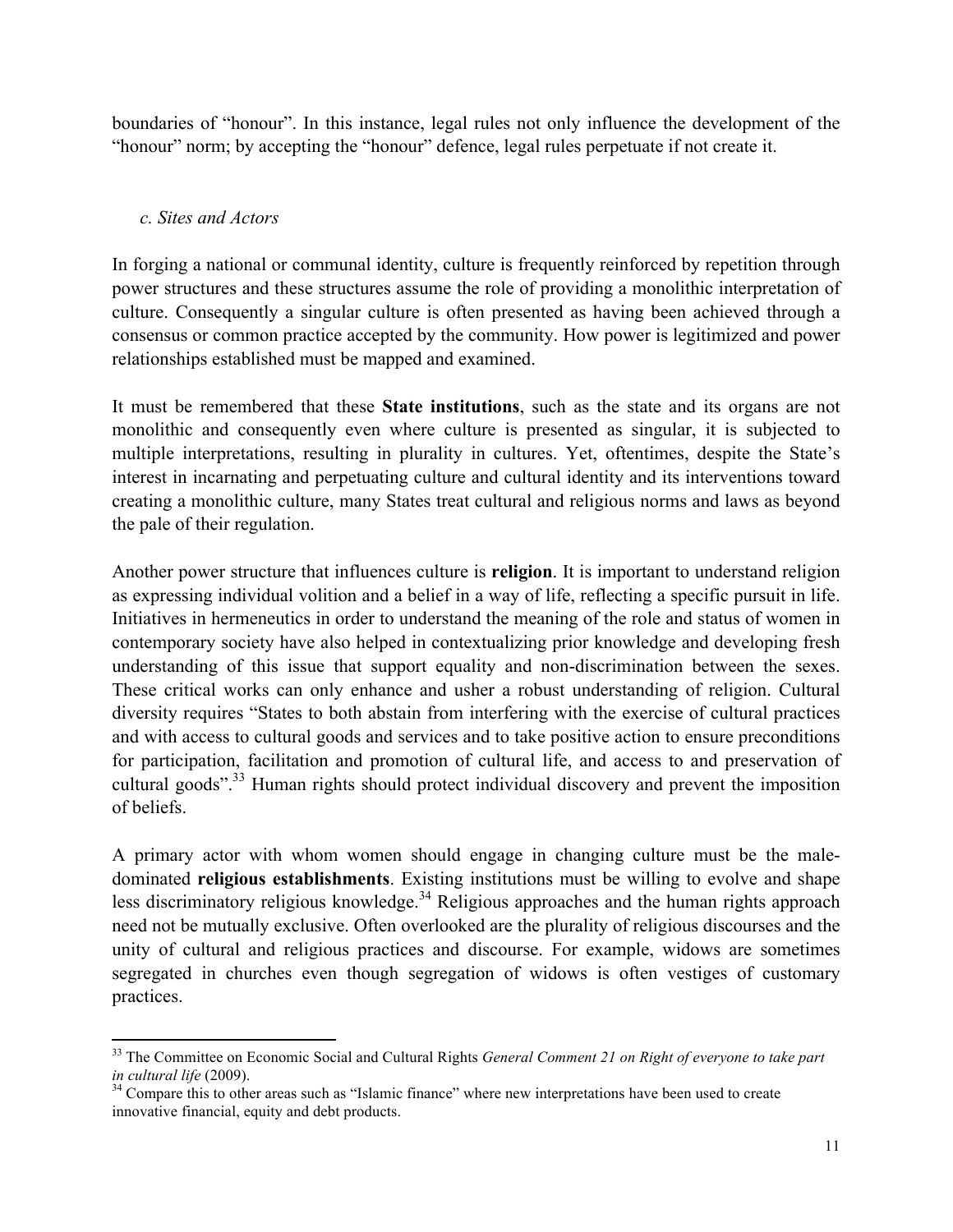Institutions of power, such as **the State**, also intervene to favour and promote politically expedient discourses to justify their actions, policies and vision. **Politicians** who are dependent on electoral votes and campaign funds frequently placate, negotiate with, pander to if not actively support the conservative lobby and in the process, negotiate away women's rights or postpone women's equality agenda for fear of disrupting existing power structures. Failure of the State often provides the opportunity for the rise of **extremist and fundamentalist religious ideology and movements**, which, if left unchecked, may gradually become integrated into and assume a definitive role in shaping culture. While acknowledging that religion can contribute to fulfilling women's moral ethical and spiritual needs, "any form of extremism may have a negative impact on women and can lead to violence and discrimination".<sup>35</sup>

**Judges and the courts** are key actors in either perpetuating or eliminating discrimination against women. Judges are themselves products of their environment and often adopt the same perceptions about women's role and status which inform their decisions. For example, Morocco enacted a Family Code (*Moudawana*) in 2004 that has been widely acknowledged as being progressive. The Code sets the minimum age for marriage at eighteen for both men and women and both shall have equal access to divorce. The Code also bans polygamy. Despite these provisions, difficulties persisted in so far as the judiciary still plays a key role and its interpretative accounts of the Code had rendered some of these provisions ineffective. As such, the judiciary would require further sensitization if the rights enshrined within the Code were to be properly protected.

**Law enforcement and security officers**, such as the police, prosecutors and military, may also impose their own cultural values and prejudices when enforcing the law. This includes reluctance to arrest and sentence domestic violence perpetrators, preferring instead to 'talk to the perpetrators' or provide justifications for the violence. These officers act out their cultural biases and prejudice, sometimes without sanction of the law. For example, immigration officers may require the father's consent in an application for a child's passport even though the law does not require it. At times, lack of confidence in the police may also be due to mistrust of certain communities of the police as a result of appearance of police bias or violence against the community.36 There is also a general reluctance by the State to take action where the perpetrators are themselves members of force. $37$ 

In fact **the law** itself can perpetuate discrimination and violence against women, These include not merely the obvious laws such as family and inheritance, but also tax laws, social benefits, insurance laws and criminal laws. For example laws that provide that women can only claim

<sup>35</sup> United Nations, *Beijing Declaration and Platform of Action, adopted at the Fourth World Conference on Women*, 27 October 1995, para 24, available at http://www.un.org/womenwatch/daw/beijing/platform/ (accessed 18 January 2015)

<sup>36</sup> For example mistrust of Sunni police officers by Shiite women in Bahrain or of police officers by the African-American community in USA. Abdul Aziz & Moussa, *supra* n. 2, p.53 <sup>37</sup> E.g. Fiji. Expert Group Meeting, *supra* n. 11.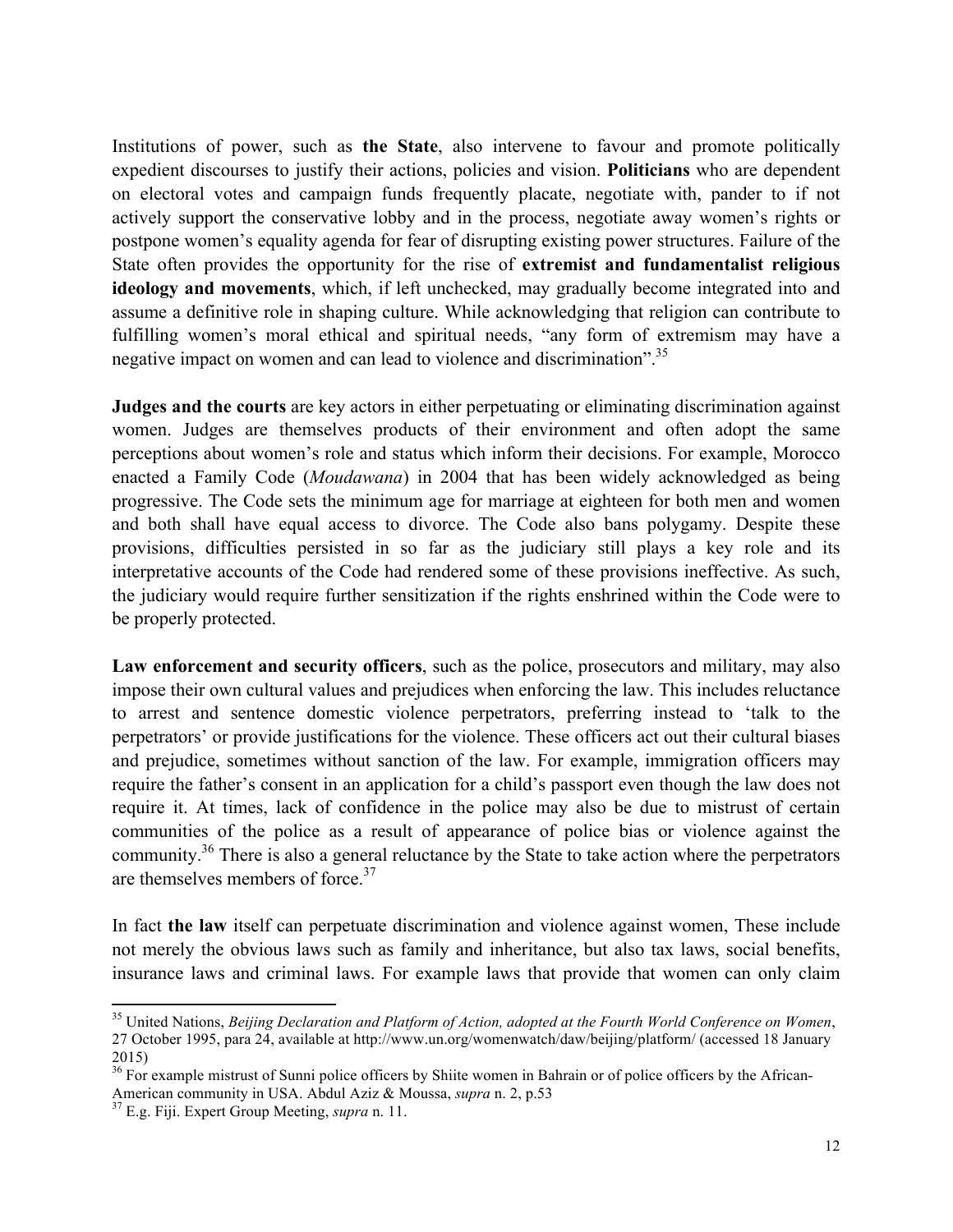family tax benefits in the absence of men; insurance proceeds that can only be paid out in accordance to inheritance regulations which provide for unequal distribution for men and women (Malaysia); rapists who can avoid prosecution and punishment if they marry the rape victims/survivors as marriage is deemed to expunge the 'dishonour' brought on the families of victims/survivors. 38

**Education** can also be a site of discrimination or alternatively, of gender equality and empowerment. The school curriculum, designation of girls' subjects and activities ('home economics', netball) and boys' subjects and activities (industrial science, carpentry, football) and choice of class and sports captains, segregation of girls and boys, compulsory dress codes and interpretations of appropriate feminine and masculine behaviour for girls and boys re-enact gender discrimination in the family and society in student's everyday education.

**Inter-governmental organisations, international organisations, civil society (national and international)** also have crucial roles in addressing discrimination against women in cultural life and the family. While international law and norms are clear in prohibiting discrimination against women, ensuring that these norms and standards are adopted domestically requires intimate knowledge and understanding of the local political, economic, social and cultural and terrain.

**Donor and funding agencies** dictate agendas through issuing grants that work on identified priorities. States are also known to use State funds to promote specific religious interpretations and discourses including conservative discourses that discriminate against women.<sup>39</sup> Consequently, even religious interpretations and perceptions are similarly susceptible to funding.

Similarly, **development agencies** that prioritize specific key areas for development are also capable of influencing culture. For example, one of the priorities for development agencies and donors in Afghanistan was working with plural systems. Programmes were conceived to strengthen and support informal and plural systems with little attention to the gender dynamics of these tribunals and their role as guardians and enforcers of customary, communal and traditional practices that discriminate against women. Consequently these systems continue to entrench gender discrimination. While women's access to the formal legal system is often restricted (due to distance and cost, for example), strengthening plural informal systems without similar attention to bolster the formal legal systems and to make it more accessible to women have the unfortunate consequence of weakening the formal legal system in favour of the informal system.

Discrimination against women and violence is also promoted by **corporate and media interests** such as producers of video games, many of which promote the objectification of women and require or encourage players to collect points by committing sexual violence against or murdering women, for example *Rape Lay* and *Grand Auto Theft 5*. The movie and television

<sup>&</sup>lt;sup>38</sup> For example, Bolivia, Cameroon, Syria, Lebanon and Algeria. Abdul Aziz & Moussa, supra n.2, p57.

<sup>&</sup>lt;sup>39</sup> For example State donor agencies may dictate that grantees are prohibited from engaging in activities that relate to specific issues on women's reproductive rights.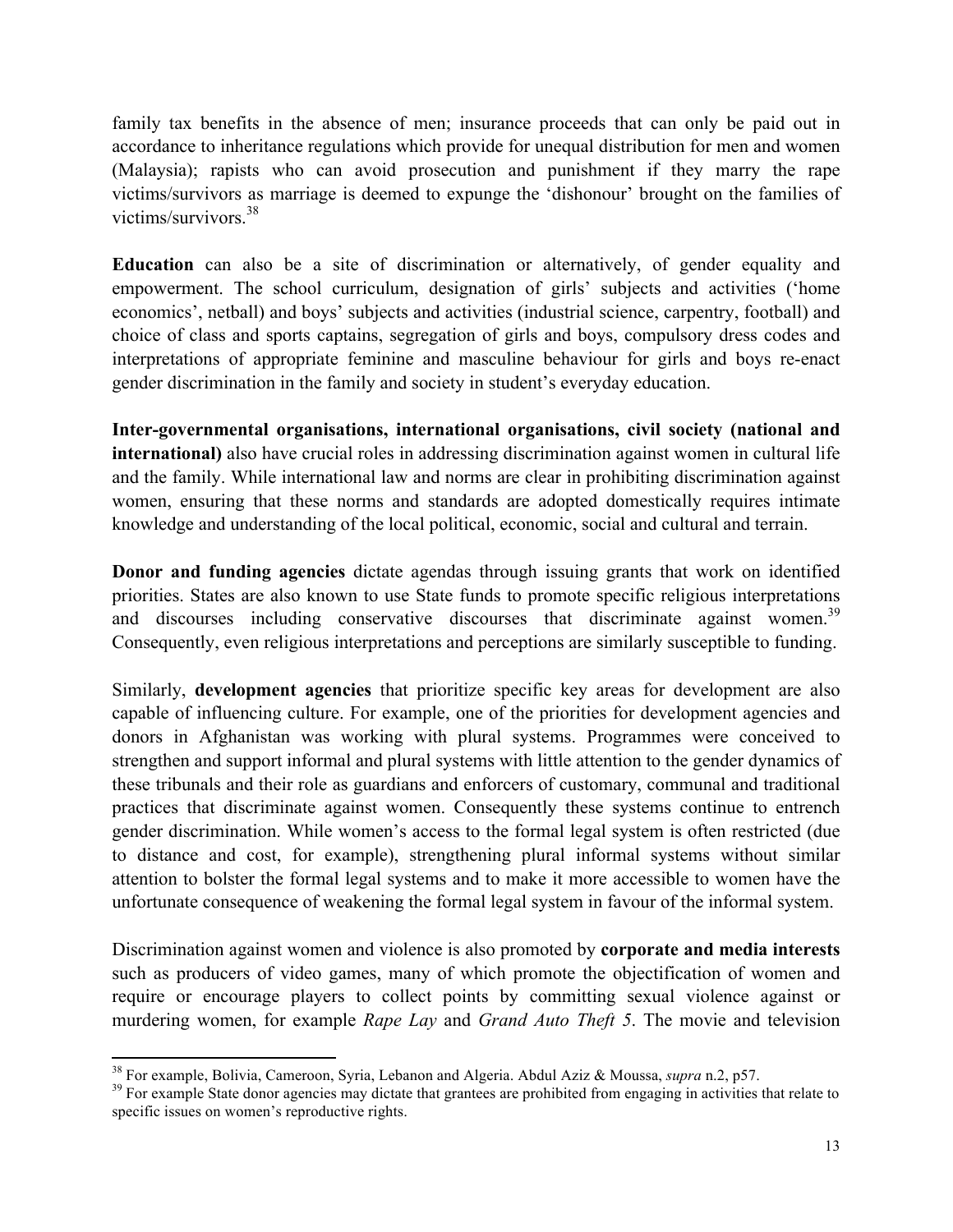programming industry too perpetuate gender stereotypes. They can instead be enlisted to promote gender equality and as a vehicle to discuss social issues such as sexual violence and domestic violence, child marriage, the glass ceiling, intersectionality between HIV/AIDs and discrimination against women, and other otherwise unspoken or taboo issues. The Brazilian *telenovelas* for example, have been positively linked to declining birth rates and heightened awareness of social issues.40

The media plays a key role in influencing if not developing the cultural narrative. Freedom of expression and of the press, themselves guaranteed by human rights, must be tempered with respect for human rights, including women's human rights. Corrupted influences over the media have skewed media coverage to sensationalize violence against women, glorify patriarchy, demonize women's empowerment, stigmatize women who transgress social norms, perpetuate stereotypes and idolize harmful images of female beauty.

**Militarisation, conflict** and **organized crime** are also responsible for and have a high tolerance for its members committing violence against women. The fear generated by overt acts of violence against women and threats thereof again serve to render women compliant. For example, thirty years of war in Guatemala had seen women used as weapons of war in which they were subjected to extreme levels of violence. Women are now gradually reclaiming their identities although violence against women remains high. Gang violence has replaced armed conflict and each year there are around  $700$  cases of femicides linked to this activity.<sup>41</sup> In Pakistan's SWAT valley and surrounding regions which witnessed prolonged conflict between the government and extremist militants, girls' schooling were banned by extremist religious militants.<sup>42</sup> Schools, particularly girls' schools were damaged or destroyed by militants and school children and teachers targeted.<sup>43</sup>

**Women's bodies** are often the sites of power struggles as society continues to make decisions that affect women's ability to exercise control and make decisions regarding their bodies. In Indonesia for example, several provincial governments had enacted various by-laws on restricting women's mobility and regulating women's dressing; each by-law being the product of diverse forces' politicization of culture and cultural life of women.

<sup>&</sup>lt;sup>40</sup> "Social merchandising" by telenovelas fashion lifestyle choices and "contribute to an increasing awareness and tolerance of difficult social issues". George Webster, *Brazil's soap operas linked to dramatic drop in birth rates*, CNN.Com, 10 September 2009, available at

http://www.cnn.com/2009/HEALTH/09/10/brazil.novelas.study/index.html?iref=24hours

<sup>&</sup>lt;sup>41</sup> Women working in maquilas and women sex workers are also particularly subject to abuse. Women in Guatemala are subject to exploitation in respect of their being asked to smuggle weapons and drugs into prisons, or collect protection fees on behalf of gangs. Women's groups' advocacy has resulted in legislation to address violence against

women and femicide/feminicide, yet there has been a lack of enforcement.<br><sup>42</sup> Pakistan: Militants announce ban on girls' education in Swat, Irin, 1 January 2009. Available at<br>http://www.irinnews.org/report/82161/pakistan-m

<sup>&</sup>lt;sup>43</sup> Global Coalition to Protect Education from Attack, Country Profiles: Pakistan. Available at http://www.protectingeducation.org/country-profile/pakistan (last visit 7 January 2015).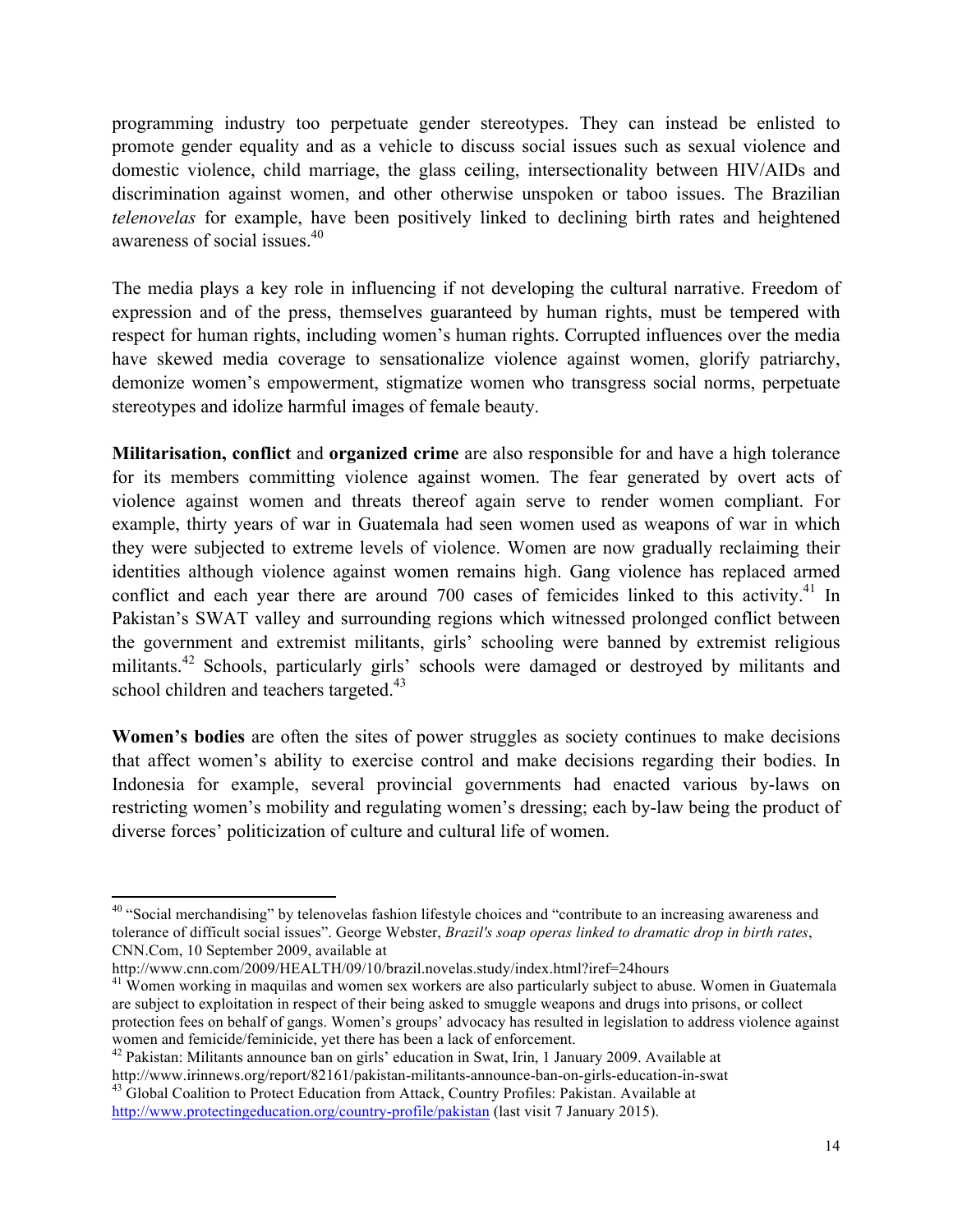**Identity politics** draw on culture to provide a sense of security and belonging in society. Consequently, the promotion, protection and fulfillment of **women's rights are seen as secondary** and constitute a longer-term objective that can be postponed. The civil rights movement in the United States adopted this approach in prioritizing the claim to rights of African American people (i.e. men) and delaying the claim to rights of African American women. In post-colonial society it was also often important to create a group that could be seen as secure within society, and in this respect the promotion of women's rights was seen as a secondary, longer- term objective; which is subsequently never realized.

Similarly today, the continued politicization of identity and culture is evident in militarized, conflict and post-conflict States. For example, Fiji where some of the churches, the military and its pro-military institutions, politicians and the supporters of an alternative chieftain system (all of which patriarchal) advocate for a new "Fijian" culture under the call of "equal citizenry"; Palestine where one's cultural identity is perceived to be under attack from outside, the expectation is that both men and women stand firm and not criticize it from within; and Liberia where the end of the civil war ushered in more conservative and nationalistic cultural practices.

Conversely, minority and ethnic communities that perceive rejection of their cultures, may oppose integration into a dominant national culture. Law, seen as an institution of the national culture, may similarly be rejected. Women in these communities, such as the Roma, risk transgressing the taboo of seeking State intervention should they attempt to obtain redress for discriminatory practices; again postponing their rights in the interest of the community.<sup>44</sup>

**Individual leaders** – be they religious, political, customary leaders or even pop cultural icons – have a large role in shaping culture. Given the 'pulpit' from which they speak they are uniquely situated to reach and influence a wide audience. It is therefore incumbent upon them to make informed decisions with the best interest and human rights of their people in mind. This is evident, for example, in the successful "Real men don't buy women" campaign whereby American male celebrity actors speak out against trafficking of women and girls.<sup>45</sup>

Finally, we as **individuals** are all actors in shaping and moulding culture. Our behaviour, actions, omissions, beliefs, ethos, morals, prejudices, bias, choices and perceptions contribute to how we experience culture and cultural life. This includes our choices in education, career, marriage, children, dressing and mobility.

<sup>&</sup>lt;sup>44</sup> For example, in Bulgaria. Expert Group Meeting, Dec. 2014.<br><sup>45</sup> See https://www.facebook.com/dontbuygirls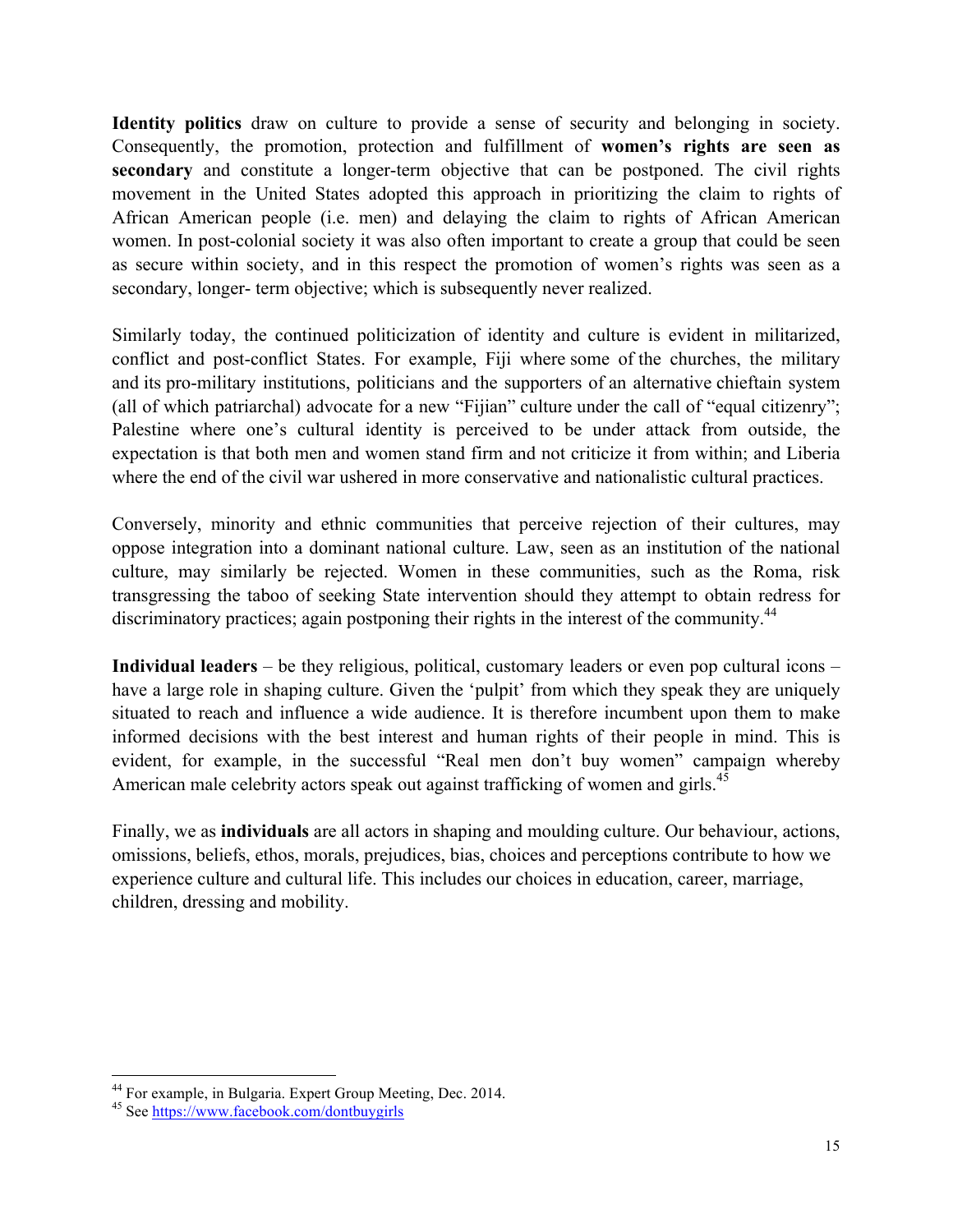#### **3. FAMILY**

Human rights protect individuals in the family institution. The family is a **cultural space** that can either be warm and nurturing or stifling and abusive. Even states that eschew discrimination on the grounds of gender or sex do not see their acceptance of the unequal treatment of women within the family as a contradiction.<sup>46</sup>

*a. Various forms of family* 

!!!!!!!!!!!!!!!!!!!!!!!!!!!!!!!!!!!!!!!!!!!!!!!!!!!!!!!!!!!!

The family is **neither a distinct or discrete concept** and various forms of the family exist. For example, single-parent families and women-headed families (children of unmarried couples are often received and cared for by their maternal grandmothers), child-headed families (such as those children orphaned by HIV/AIDS), joint families, families of same sex unions, extended families (including indigenous extended families such as in Mexico and among the iTaukei of Swaziland), self-created or self-defined families, families without children, families of divorced individuals, polygamous families, and inter-generational women-headed families, female (in non-sexual relationship) headed families.<sup>47</sup> Men are also known to have multiple households ("little house" as it is known in Mexico) or second families with their surrogate wives or de facto partners. Self-defined or self-created families include families formed by street children who look out for one another or families formed in communities that are otherwise marginalized such as the hijras in South Asia.<sup>48</sup>

Similarly there are various **forms of marriages**, though some are frowned upon or considered taboo. For example, same sex marriage; marriage to foreigners (frowned upon particularly in Gulf States in the Middle East); and inter-faith/inter-communal/inter-caste marriages. Some of these self-defined or self-created unions and marriages are often not tolerated, if not ostracized and criminalized. Women and less often, men in these non-traditional marriages are subjected to prosecution.

Where States adopt religious laws or are influenced by religious actors, **interfaith marriages** are often prohibited. In Myanmar, the government is in the process of tabling a set of laws which will prohibit Buddhist women from marrying men of other faiths, prohibit de facto co-habitation between Buddhist women and men of other faiths, prohibit adultery, restrict birth rate amongst

<sup>&</sup>lt;sup>46</sup> For example, the second Prime Minister of Singapore, Goh Chok Tong, viewed not according equal treatment to women as "traditional areas of differential treatment" and not "pockets of discrimination" or "blemishes", Kong & Yeoh, *The politics of landscapes in Singapore: Construction of 'nation'*, Syracuse University Press, 2003, p. 43<br><sup>47</sup> For example, where two siblings raise a family together. This is not uncommon in Egypt.<br><sup>48</sup> Homa Khall

http://www.theguardian.com/society/2014/apr/16/india-third-gender-claims-place-in-law (last visited 18 January 2015). Although hijras have been recognized as a third gender in Nepal, Pakistan, Bangladesh and India, debate continues to rage around the problem of universally designating each person with a gender, which is a binary, and does not allow for the full range of gender identities to be recognized.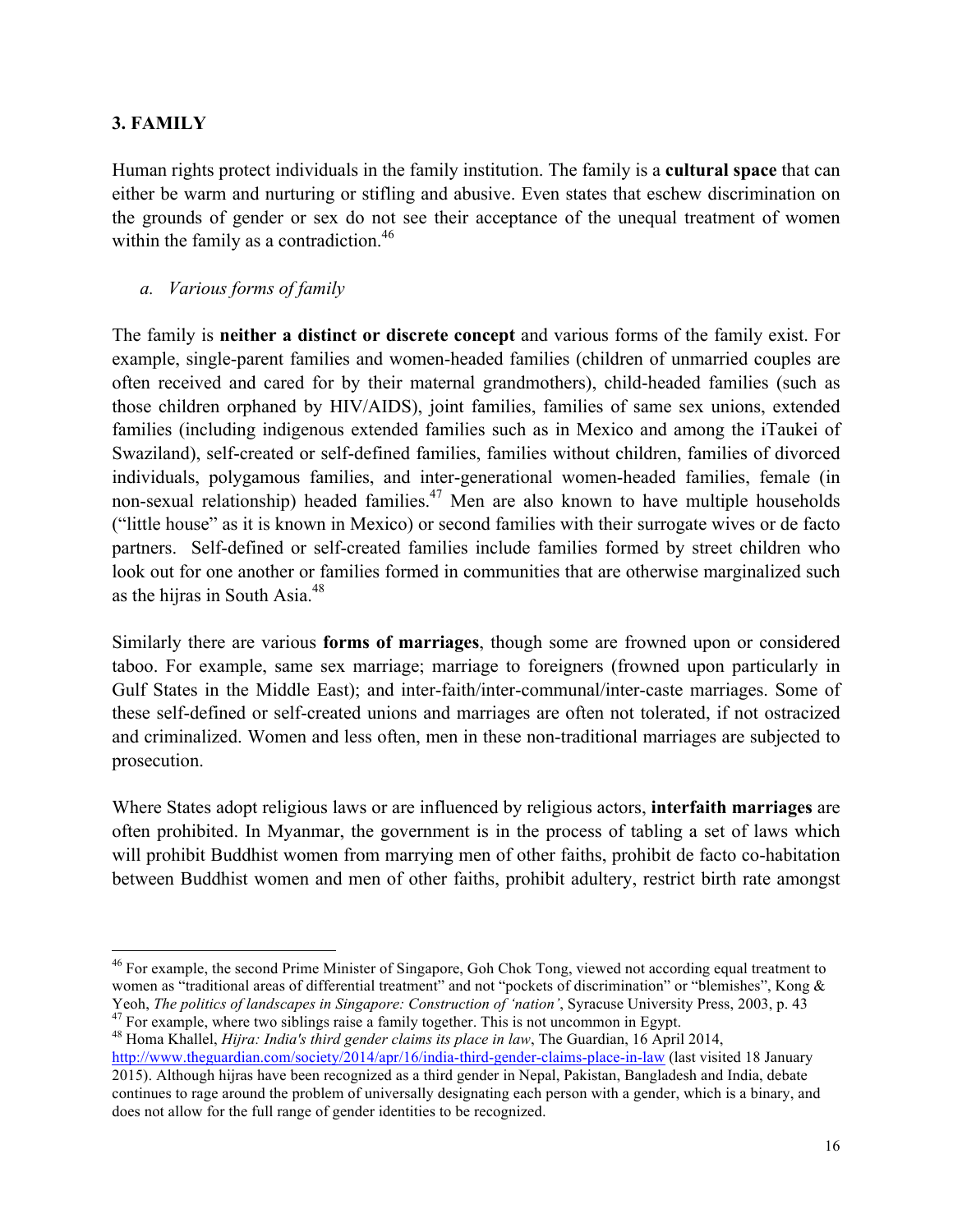certain populations and require State permission to religiously convert, all of which will have detrimental effect on human rights; the brunt of which borne by women.<sup>49</sup>

In some cases, these marriages are not legally recognized but even when they are legally recognized, societal and communal disapproval generates severe **backlash**. In India, for example, partners of different faiths or castes are often subjected to criminal charges, death threats and rape; lesbian couples suffer discrimination and family members in some cases abduct and hold captive women thought to be involved in lesbian relationships; those in transgendered communities are also subject to discrimination and frequently exploited; and particular problems also arise where transgendered persons experience discrimination in inheritance rights (biological family members who have disinherited their transgendered relatives would appear to claim inheritance rights even when the deceased had evinced a wish the her property be inherited by her transgendered community).

Despite legal regulation, **customary or informal marriages** continue in the shadow of the law. In Tunisia, many polygamous marriages are customary marriages. Customary marriages are also popular amongst students and for example among Melanesian societies in the Pacific such as in Solomon Islands and in Papua New Guinea. Customary marriages afford less protection for women, for example in Egypt, customary wives are unable to instigate divorce proceedings.

Not all families and marriages are deserving of recognition. This includes those that discriminate against women or do not afford women equality and justice, irrespective of whatever the legal system, religion, custom or tradition.<sup>50</sup> Child (early) marriage, forced marriage, temporary **marriage and polygamy** are some of these examples. The CEDAW Committee recommended that States discourage and prohibit polygamous marriages as it "contravenes a woman's right to equality with men, and can have such serious emotional and financial consequences for her and her dependents".<sup>51</sup>

Indigenous women and girls in Guatemala for example, continue to be subjected to child marriage and forced marriage. The Civil Code legalizes marriage for girls at 14 years old and boys at 16 years old.<sup>52</sup> The law stipulates that girls may be married even younger with the consent of their guardians.<sup>53</sup> In fact UNICEF estimates that among women aged 15 to 24, the

<sup>!!!!!!!!!!!!!!!!!!!!!!!!!!!!!!!!!!!!!!!!!!!!!!!!!!!!!!!!!!!!</sup> <sup>49</sup> *'Protection Laws' submitted to Burma's Parliament,* The Irrawaddy, 2 December 2014. Available at

<sup>&</sup>lt;sup>50</sup> UN Committee on the Elimination of Discrimination against Women (CEDAW), *CEDAW General* 

*Recommendation No. 21 on Equality in Marriage and Family Relations*, CEDAW/C/GC/21, 1994, para 13; see also Convention on All Forms of Discrimination against Women, Article 2, G.A. res. 34/180, 34 U.N. GAOR Supp. (No. 46) at 193, U.N. Doc. A/34/46, *entered into force* Sept. 3, 1981. 51 UN Committee on the Elimination of Discrimination against Women (CEDAW), *CEDAW General* 

*Recommendation No. 21,* para 14. See also Convention on All Forms of Discrimination against Women, Article 5(a) <sup>52</sup> Guatemalan Civil Code 89(2).<br><sup>53</sup> *Ibid.*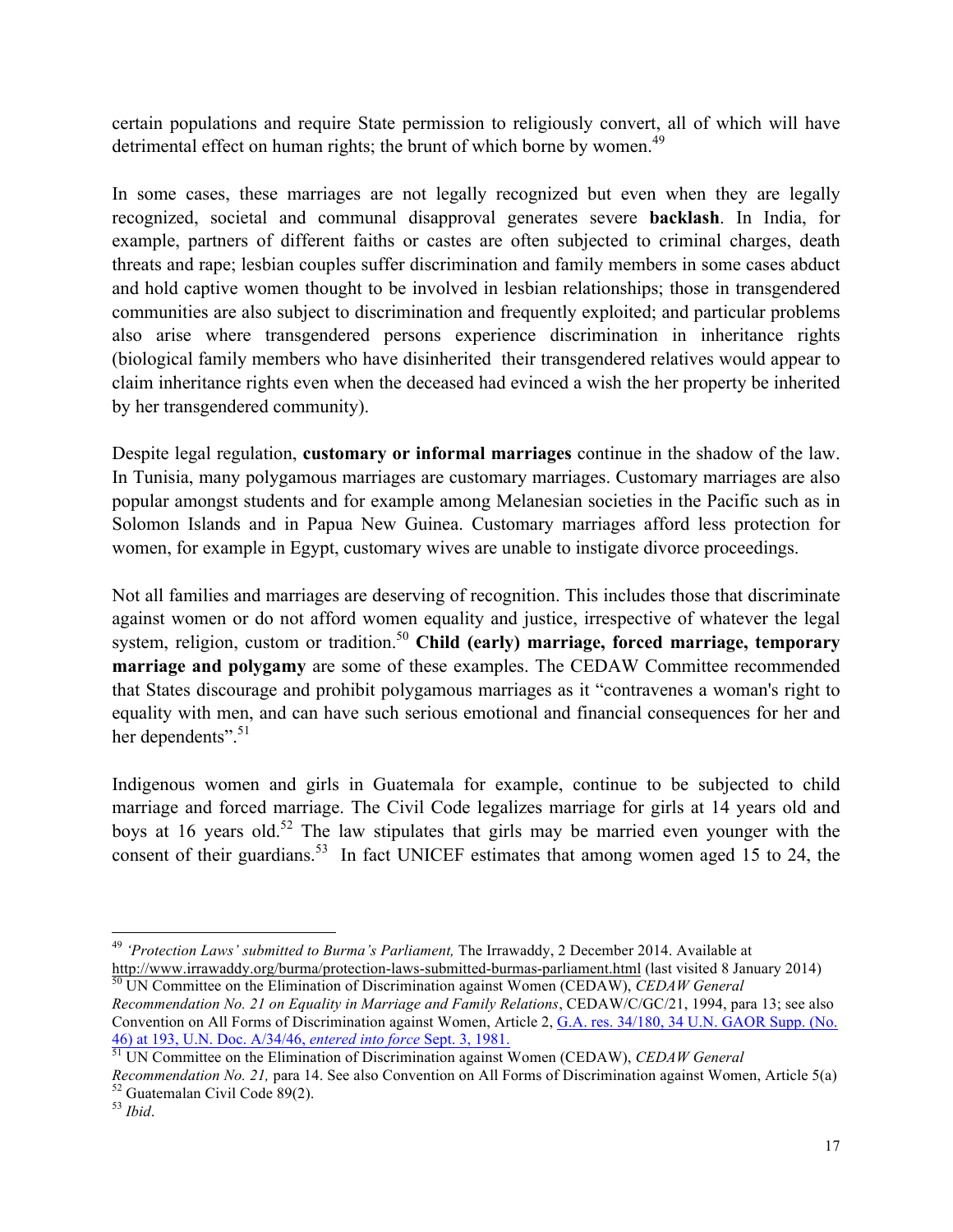percentages who were married before age 18 were 48% in South Asia, 42% in Africa, and 29% in Latin America and the Caribbean.<sup>54</sup>

Meanwhile, temporary marriages are sometimes used for purposes of legalizing sex holidays. For example, intermediaries link wealthy men from the Gulf with poor Egyptian families with young daughters. The men then enter into temporary marriages with these Egyptian women and girls. The marriages end when the men return to their countries.<sup>55</sup>

How a family is shaped and whether it is recognized, is influenced by a myriad of factors including one's culture, caste, religion, sexuality, status, and livelihood. While international human rights recognizes the diversity in the concept of the family and that "in different cultural, political and social systems, various forms of the family exist" 56, many of these **non-traditional forms of family** are not recognized by the State. As recognition is oftentimes a precursor to families receiving services, protection and accommodation both by the State and non-State actors, the absence of recognition results in these families being marginalized.

Public institutions often require a **male family member or male guardian** to start or complete an official transaction which severely disadvantages women-headed or women-only households, driving some to take drastic measures to overcome this bias. For example some families in Afghanistan, without sons, resort to dressing their girl children as boys in order to have access to these 'male only' privileges such as education, freedom of movement to conduct errands, etc.<sup>57</sup>

**Female-maintained households** are also very often among the poorest because of discrimination<sup>58</sup> as are children-headed families. Consequently, it is crucial that the diverse forms of families be recognized. Even when male consent is not officially required it can still be the case in practice, such as in Swaziland where requiring a husband's consent before providing a woman with a passport is common administrative practice.

Certain forms of families face particular disadvantages and discrimination and are more vulnerable; therefore they are more in need of protection from the State, than others. For example, **child-headed households** in Swaziland are often those where one or both parents have

!!!!!!!!!!!!!!!!!!!!!!!!!!!!!!!!!!!!!!!!!!!!!!!!!!!!!!!!!!!!

<sup>54</sup> UNICEF, Early Marriage: Harmful Traditional Practice, 4, (2005). 55 Milena Veselinovic, *Scandal of 'summer brides'*, The Independent, 15 July 2012, available at http://www.independent.co.uk/news/world/africa/scandal-of-summer-brides-7944467.html referring to the US State Department 2012 report "Trafficking in Persons", p. 146 available at

http://www.state.gov/documents/organization/192595.pdf (both last visited 18 January 2015)<br><sup>56</sup> "The family is the basic unit of society and as such should be strengthened. It is entitled to receive comprehensive protection and support. In different cultural, political and social systems, various forms of the family exist. The rights, capabilities and responsibilities of family members must be respected", *Platform for Action*, United Nations Fourth World Conference on Women, Beijing, para 29.

<sup>57</sup> See also Jenny Nordberg, *The Afghan girls raised as boys,* The Guardian, 22 September 2014 http://www.theguardian.com/lifeandstyle/2014/sep/22/girls-boys-afghanistan-daughters-raised-as-sons-pubertybacha-posh (last visited 15 January 2015)<br><sup>58</sup> This includes wage discrimination, occupational segregation patterns in the labour market and other gender-based

barriers. *Supra* n. 56.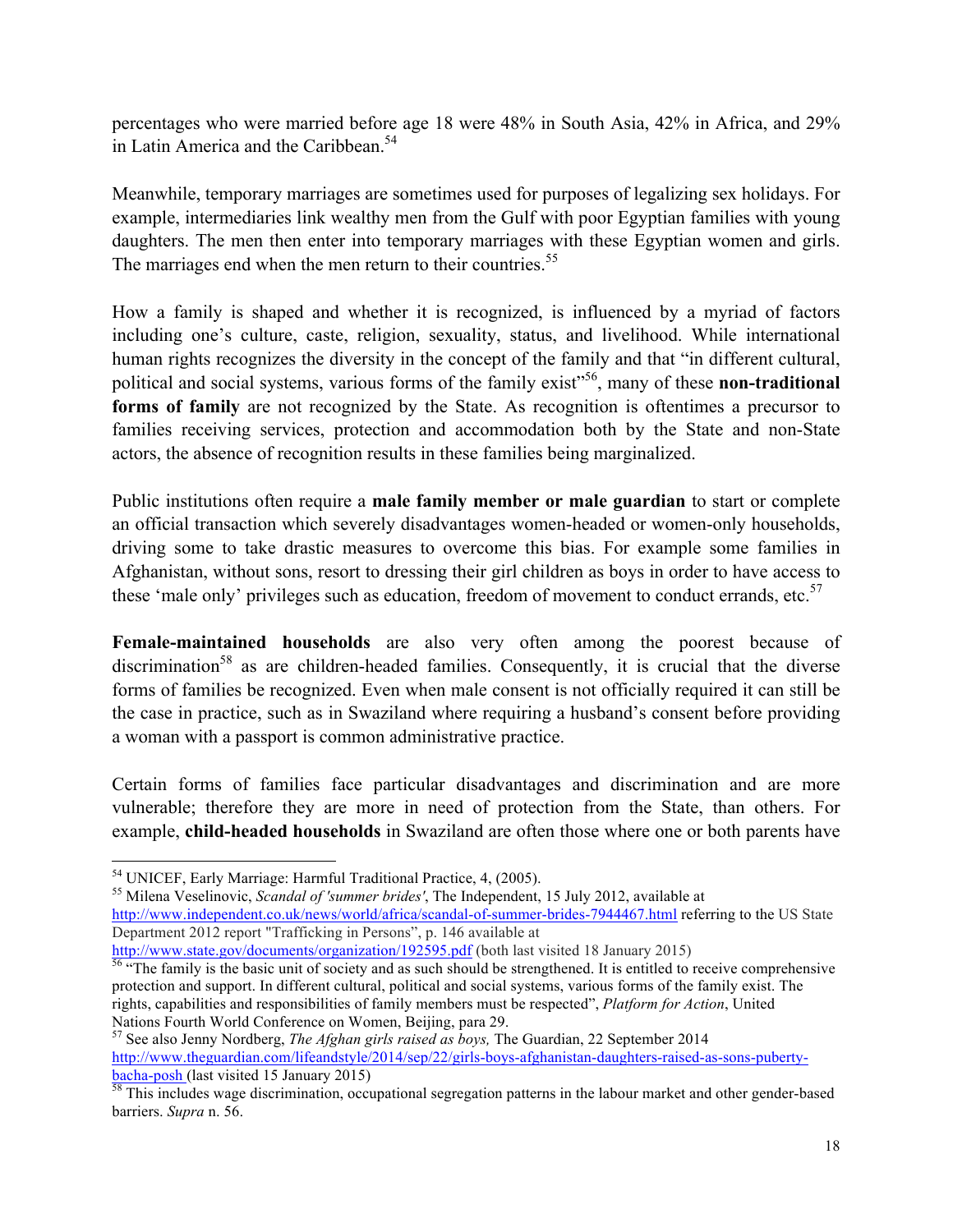died from HIV/AIDS. In such cases it is frequently the eldest child or in certain cases the eldest daughter who becomes the head of family. In such cases it is often the case that the daughter performing this role abandons her education, which impacts her welfare and employment prospects. A further difficulty for child-headed families is that members of the family frequently have difficulties in accessing State benefits and rights, for example, asserting their rights to citizenship. Furthermore, these families may also prove vulnerable to members of the extended family and community; for example, they may be coerced or forced into giving up their claims or be subject to physical raids to their land.

Impunity for discrimination against women in the family is also of concern. The ability of families or communities to forgive those who have committed violence against family members, with or without the victim/survivor's consent, in the interest of family honour. Similarly the States must ensure that the law does not facilitate secondary discrimination such as allowing a rapist to marry the victim/survivor to escape prosecution.

## *b. Rights and violations experienced within the family*

Although the family is entitled to receive comprehensive protection and support, the family in and of itself is not a subject of human rights protection. Erroneously vesting the family as a holder of human rights risks subverting the rights of individuals, including women and children, to the "rights" of the family.<sup>59</sup>

Women and men must assume **equal responsibility for the family**. Where both parents work outside the home, there is a need to ensure adequate childcare facilities, failing which parents have been known, in desperation, to leave their children unattended.

Human rights also protect **freedom of choice to marry** and to form a family. Forced and nonconsensual marriages violate a woman's human rights and cannot be justified in the name of culture. In Swaziland, freedom of choice is denied to sisters of a woman in a childless marriage who are expected to become surrogate wives of their brothers-in-law. Similarly, widows are compelled to undergo cleansing rites and be sexually 'inherited' by their deceased husband's siblings or father.<sup>60</sup> Sometimes, women are reported to have unknowingly been inducted into these 'marriages' which are conducted as part of customary rites or rituals.

Families are infused with patriarchal norms. As long as men's "**conjugal mastery**" over women can be rationalized as rooted in tradition and culture, the right to maintain and enforce this mastery through discrimination in the family will remain unquestioned.<sup>61</sup> This includes mastery

<sup>59</sup> This was one of the reasons that the United Nations Human Rights Council resolution on the "*Protection of the Family*", requiring the Council to host a panel and produce a report on protecting families, had received vociferous criticisms.<br><sup>60</sup> Known as *kulamuta* in Swaziland.

<sup>&</sup>lt;sup>61</sup> The assumption being that a woman always agrees to subordinate herself as a wife. See also Pateman, C, *The sexual contract*. Stanford University Press, Stanford, 1998.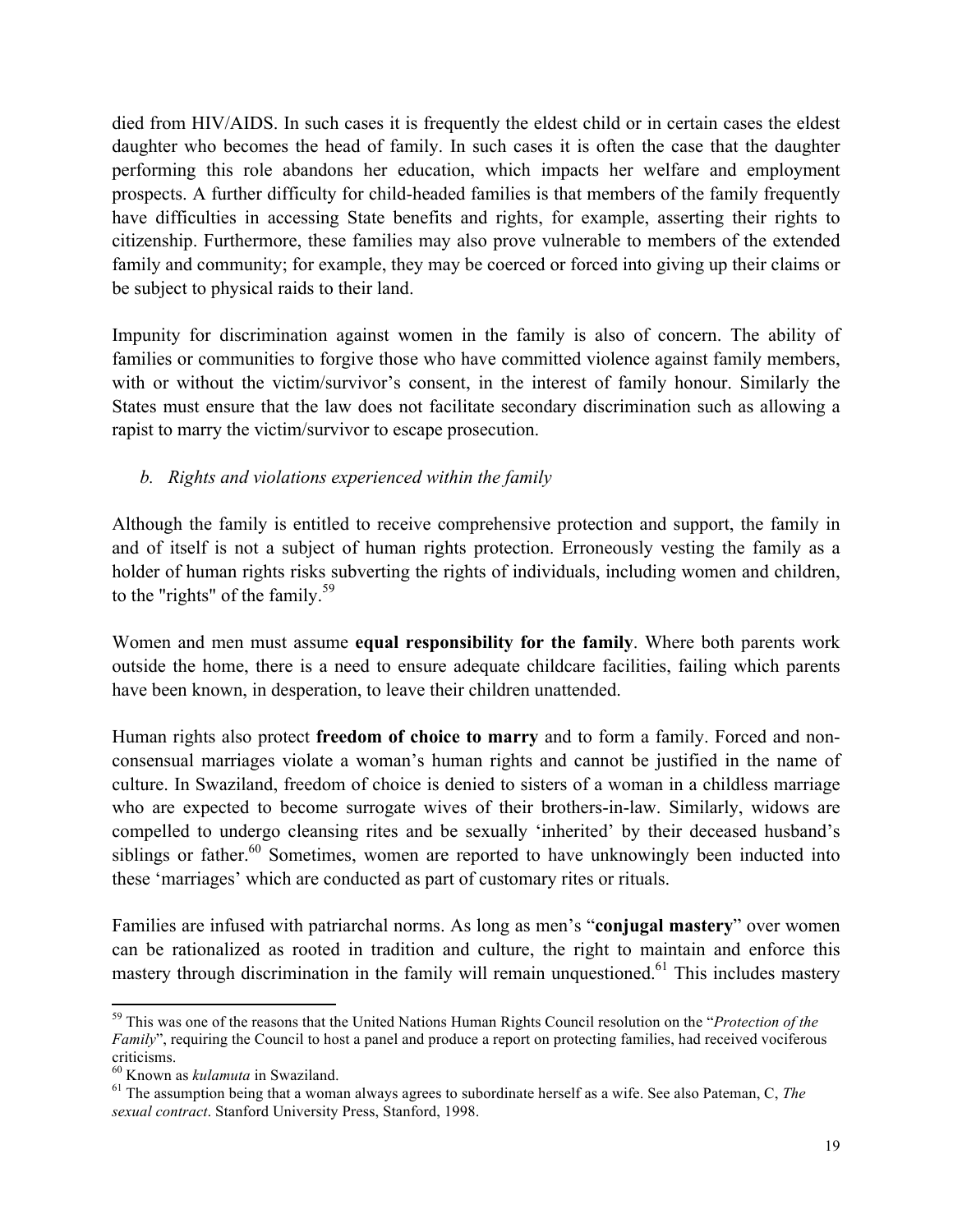over decision-making, responsibility over housework, resource ownership, asset control, guardianship and custody of children, unequal rights to enter and exit as well as during marriage. This is also transmitted in unequal treatment of sons and daughters, where sons are given more rights and freedom than daughters.

Oftentimes, the conjugal mastery is accompanied by the **right by men to commit violence** as a means of resolving disputes within the family. The availability of this defence in domestic violence was and still is indicative of a particular understanding of the marriage relationship and of the comparative social positions of women and men within that relationship. The law, in espousing a norm that the ordinary man can lose his self-control and commit violence against his wife and other women in his (or her) family, removes the constraint on men to control their behaviour.

When law provides violence against women with an excusatory dimension, individuals are wont to practice it whenever an affront is perceived and true equality between the sexes will remain an unattainable goal. Recognizing that at least one in three women are abused by their intimate partners, the State must exercise due diligence to prevent, protect against, and remedy violations and ensure true equality within the family.

The importance placed on the family as a unit is such that it is seen as an inviolable social institution. Women must have the right to **exit a marriage** failing which the family can remain under some circumstances an instrument of oppression. Divorce is not an option is some States. The CEDAW Committee, for example, had advised the Philippines that the country should enact divorce laws.<sup>62</sup> Though the Philippines allow for judicial separation, the conditions to exiting a marriage can be so onerous so as to render it near impossible for women to leave a marriage.<sup>63</sup> In many jurisdictions adopting Muslim family laws, a husband may exit the marriage merely by pronouncing that he divorces his wife (*talaq*) while a wife's right to divorce is restricted and the conditions similarly onerous.

The inviolability of marriage has also led the State to criminalize **adultery**. Although adultery is criminalized in some jurisdictions, in practice, adultery laws, where they are implemented, for example in the Philippines, are implemented more harshly against women with men receiving lighter sentences for infractions of this law than women.<sup>64</sup> Criminalisation of sexual relations between consenting adults is also a violation of human rights and the right to privacy. Article 12 of the Universal Declaration of Human Rights provides that, "No one shall be subjected to

<sup>!!!!!!!!!!!!!!!!!!!!!!!!!!!!!!!!!!!!!!!!!!!!!!!!!!!!!!!!!!!!</sup>

 $^{62}$  CEDAW/C/PHI/CO/6, para. 31.<br> $^{63}$  Article 36 of the Philippines Family Code allowed for separations although rarely can the conditions me be met as the process of filing a claim and proving her case was onerous (the woman having to prove the psychological instability of her partner prior to marriage, and produce evidence to prove her assertions).

<sup>&</sup>lt;sup>64</sup> This is compounded by the conflation of adultery and pregnancy and adultery and accusations of rape. In both cases, a woman who is unable to prove rape, may be charged and punished for *zina* in countries that implement Muslim criminal laws.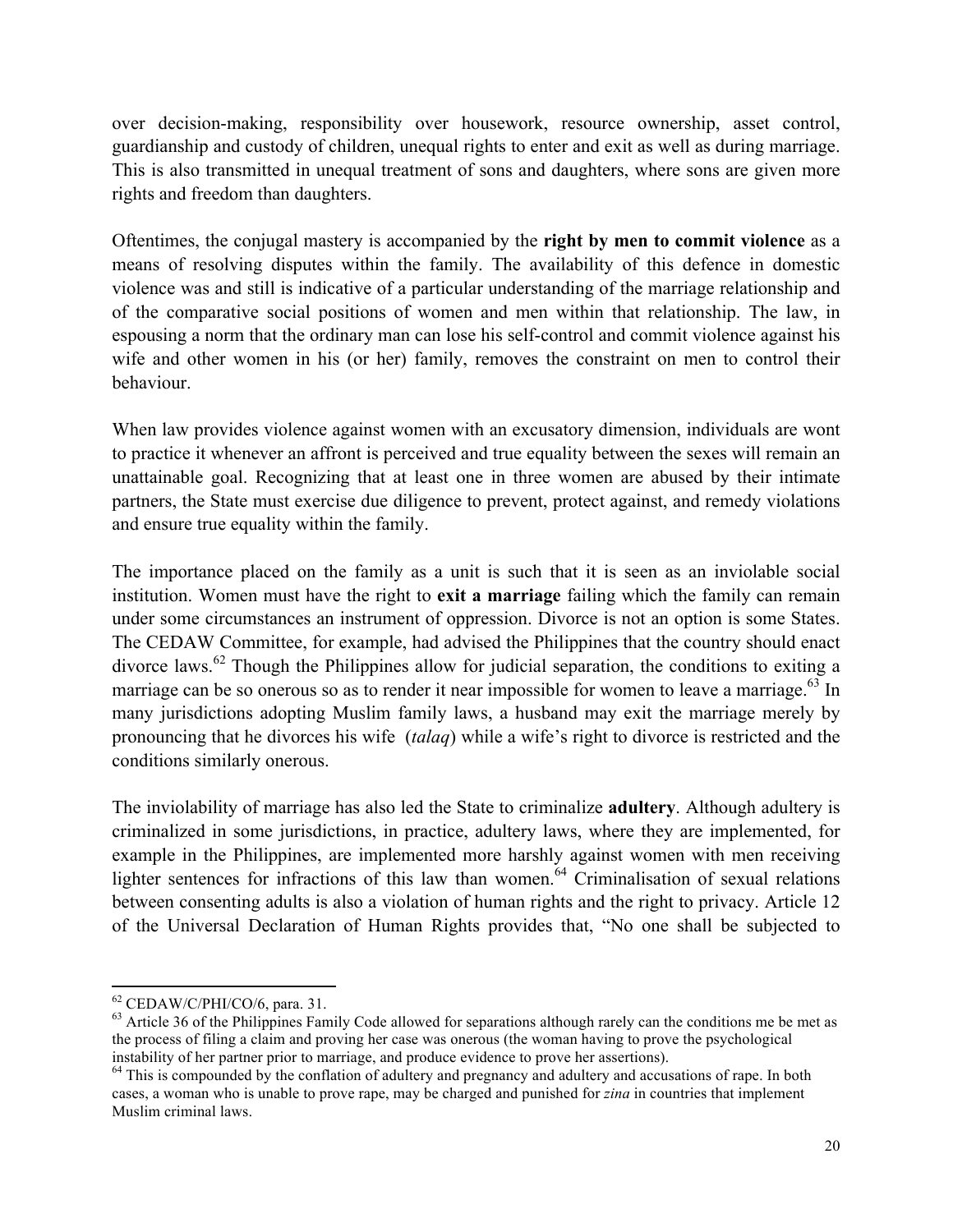arbitrary interference with his privacy, family, home …". This protection is reiterated by Article 16 of the International Covenant of Civil and Political Rights.<sup>65</sup>

Similarly discrimination against women in culture and the family is shaped by our **perception of women primarily as mothers or daughters**. This has resulted in gender discrimination in the health system, for example by failure to recognize women's control over their bodies and sexuality and denying women their reproductive rights such as access to contraceptives except with proof of marriage and even then, only upon their husbands' consent.

Where religious leaders, the government, judges and social movements share conservative views of women's role, status, and sexual rights, family planning and choices over reproductive health can be presented as anti-family, anti-nationalistic, anti-child, anti-religious. This is the case in the Philippines where the Courts struck down parts of the reproductive health law passed by Parliament on the grounds that the law was unconstitutional, <sup>66</sup> and in the United States where the Supreme Court found that corporations were not required to provide contraception health insurance coverage for their female employees if it went against their religious beliefs. $67$ Contraception remains restricted, and the consent and presence of male partners are often required for women to access prescription contraceptives (Argentina, Guatemala, Philippines).

Women are also sometimes coerced into **crime** by family members. These include women being coerced into sex work, as drug carriers (especially for male family members who are imprisoned) and into collecting protection money on behalf of male family members; all of which expose women to imprisonment or femicide.

Women married to foreigners are legally sanctioned by way of not being able to **pass their citizenship to their children** thus restricting the children's rights to social benefits that are otherwise available to citizens. Children's rights to a name, to education, theoretically to be part

<sup>&</sup>lt;sup>65</sup> International Covenant on Civil and Political Rights, G.A. res. 2200A (XXI), 21 U.N. GAOR Supp. (No. 16) at 52, U.N. Doc. A/6316 (1966), 999 U.N.T.S. 171, 23 March, 1976. See also Statement by the UN Working Group on Discrimination against Women in Law and in Practice, *Adultery as a criminal offence violates women's human rights,* 2012, available at

http://www.ohchr.org/EN/NewsEvents/Pages/DisplayNews.aspx?NewsID=12672&#sthash.pryqYb2z.a (last visited 18 January 2015). Adultery is also illegal in at least 18 states in the U.S., including Arizona, Colorado, Florida, Illinois, Massachusetts and Michigan. It is illegal in Myanmar, the Philippines and countries that criminalizes *zina*. The Guatemalan Constitutional Court in 1996 and Ugandan Constitutional Court in 2007 struck down their respective provisions criminalizing adultery. See UN Working Group Statement.

<sup>66</sup> See also Cris Larano, *Philippine Supreme Court Upholds Most of Reproductive-Health Law,* Wall Street Journal, 8 April 2014, available at http://www.wsj.com/articles/SB10001424052702304819004579488974266047850 (last visited 18 January 2015)

 $67$  The newly established federal healthcare policy in the USA has also witnessed challenges to women's access to family planning and abortion particularly by conservative religious organizations unwilling to provide access to birth control under healthcare insurance policies. See *Burwell v. Hobby Lobby*, 573 U.S. \_\_\_ (2014) also available at http://www.supremecourt.gov/opinions/13pdf/13-354\_olp1.pdf . See also Richard Wolf, "Justices rule for Hobby Lobby on contraception mandate", USA Today, 30 June 2014 available at

http://www.usatoday.com/story/news/politics/2014/06/30/supreme-court-hobby-lobby-religion-contraceptionobama/11473189/ (both last visited 18 January 2015)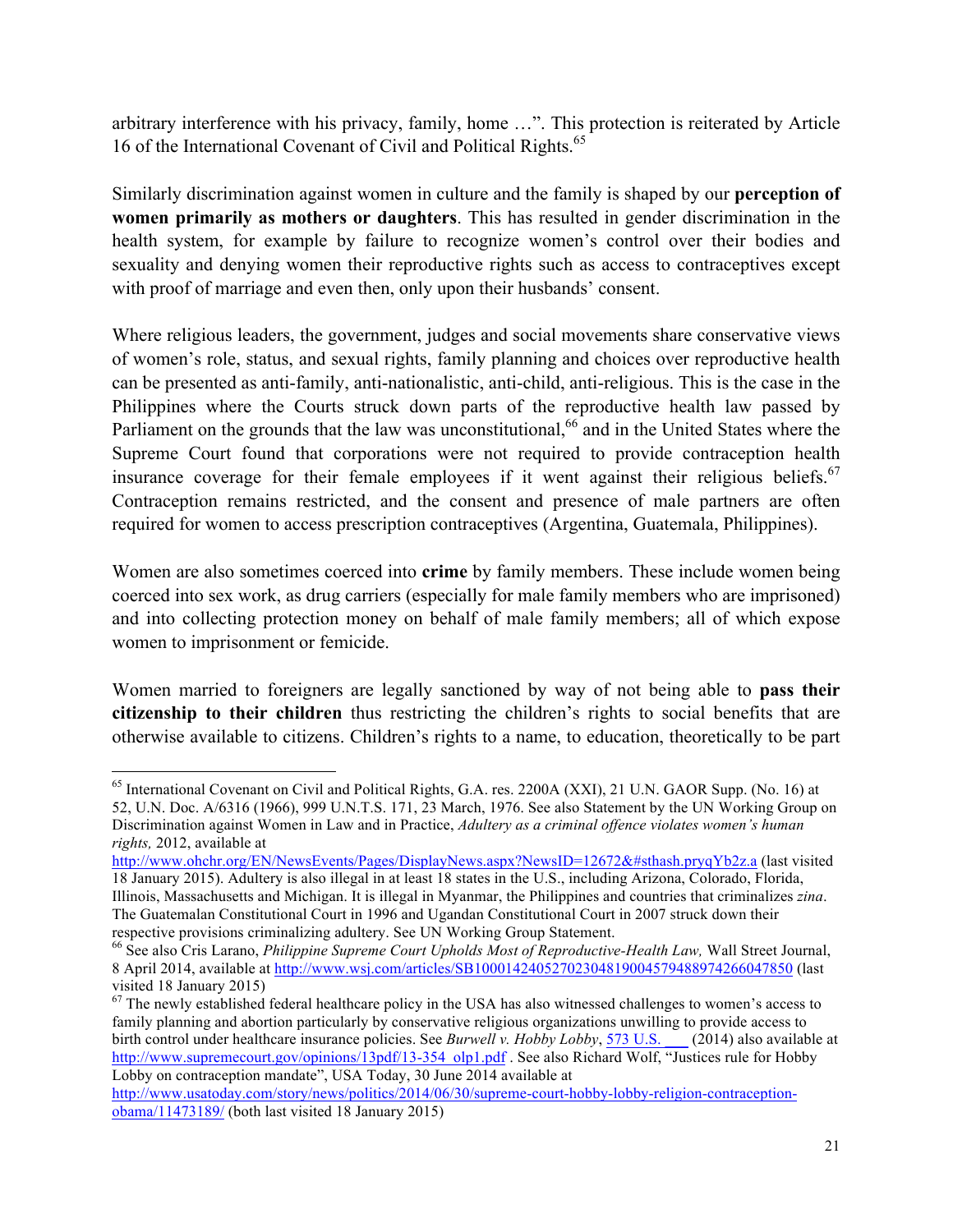of a family and to inheritance are similarly denied or negatively affected if a child is not born of a recognized marriage or family or if the marriage or family does not have a male member/guardian. The Convention on the Rights of the Child protects children's human rights irrespective of the status of the child's parents or family.<sup>68</sup>

## *d. Plural legal systems*

Legal systems may hinder or facilitate processes of justice for women. Many countries have multiple sources of law based on their different cultures and religions and laws inherited from colonization. Where plural legal systems exist, they should be linked such that a civil/secular alternative is always available.

Plural legal systems operate in the face of the formal justice systems and at times challenge the formal system. However sometimes, these systems, where they guided and infused with respect for human rights, have proven to be effective. In Chad, CSOs have developed a programme of training paralegals to attend hearings conducted in customary courts and intervene where necessary to bring to the attention of the tribunal human rights norms or at the very least record and report the proceedings, which heightens accountability of the tribunal.

Plural legal systems exist in many countries studied by the Due Diligence Project — all countries studied in Africa and some in MENA and Asia-Pacific. Israel for example, allows communities to be regulated by their own sectarian personal laws. The Lebanese Constitution grants different sectarian communities the right to oversee their members' personal and family matters. This has created 18 sectarian personal status laws with a total absence of uniformity and consistency in the relief granted to women. These laws neither comply with international standards nor the preamble of the constitution, which states that international conventions supersede internal laws.

The existence of plural legal systems in all African countries has a significant impact on the States' practice of due diligence. For example, DDP survey respondents indicated that many customary and religious legal systems justify or condone violence against women. Rarely do customary or religious legal systems, often based on patriarchal interpretations, act in women's best interests.<sup>69</sup> According to an expert quoted in a 2005 Women's Bureau report, all Senegalese cultures treat men and women differently. Men wield authority within the household and establish the overall climate and rules and women shoulder the burden of domestic life. Women are expected to respect and obey their husbands.<sup>70</sup>

<sup>68</sup> UN General Assembly, *Convention on the Rights of the Child*, 20 November 1989, United Nations, Treaty Series, vol. 1577, p. 3, available at

http://www.ohchr.org/EN/ProfessionalInterest/Pages/CRC.aspx

 $^{70}$  Women's Bureau of the Senegalese National Strategy for Equality and Gender Equity Women's Bureau, 2005 report.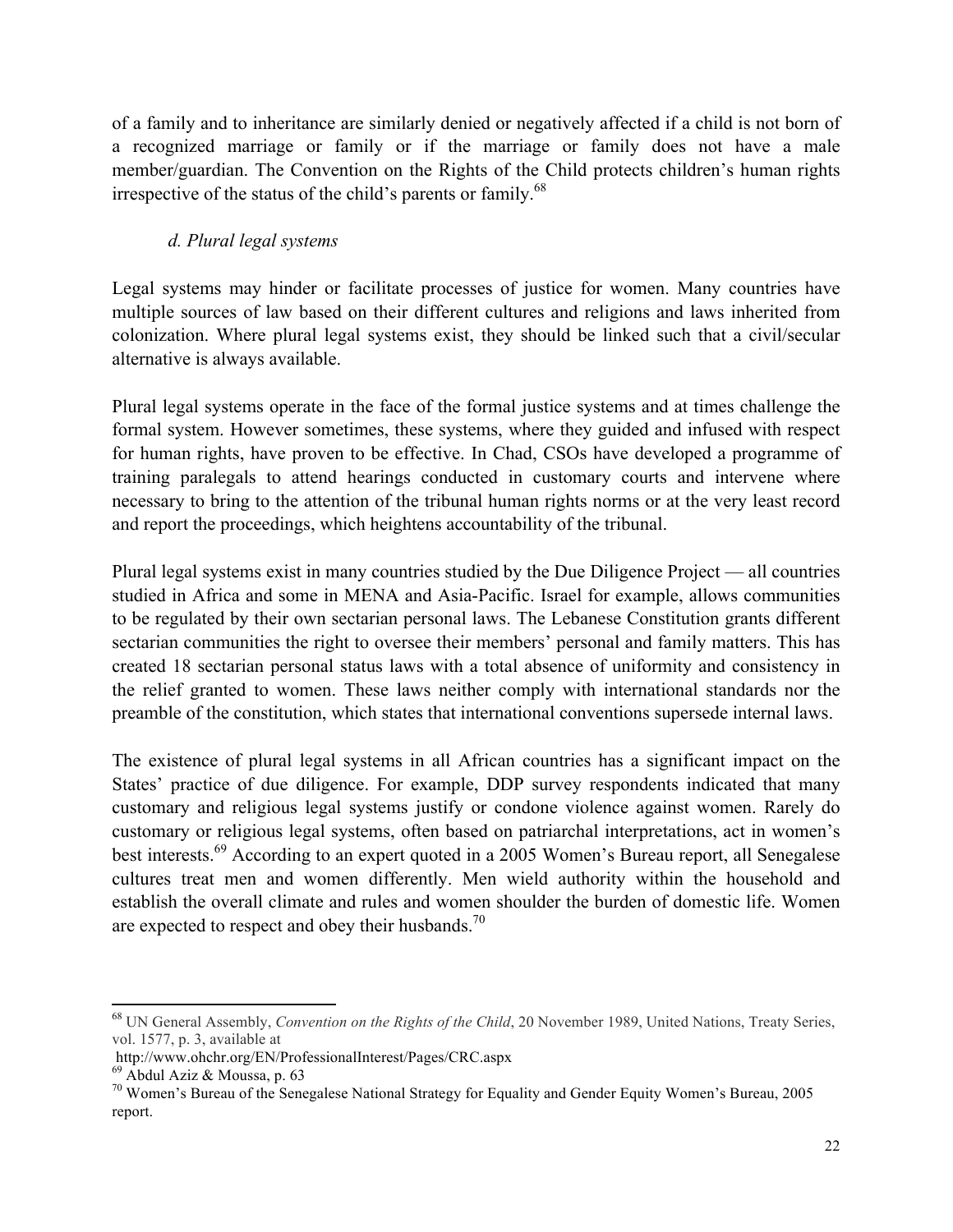Plural legal systems may also lead to protection gaps for women, particularly women who already face multiple forms of discrimination, such as women living with HIV/AIDS or from religious or customary groups that hold discriminatory views of women. In Papua New Guinea for example there is evidence of increase in sorcery-related killings of women thought to suffer from HIV/AIDS.

R**econciliation processes** may also form "a vital custom of the indigenous [community] for reconciliation and cementing kinship ties".<sup>71</sup> In many instances, the harm (dishonor) is deemed to have been caused by the perpetrator to the family or the community (rather than to the women). In these instances, families can forgive crimes and ask for compensation which is payable to the family.<sup>72</sup> These processes may not in themselves be necessarily problematic if steps are taken to guarantee that the power imbalance is checked, the victim/survivor has an equal say and the outcome is in the interest of the woman and to provide reparation for the harm done to her; not her community or family. The problem also lies with its use in relation to crimes of violence against women. Violence against women and other serious crimes against women are not suitable for reconciliation.

In general, groups should be encouraged to recognize a singular **State civil law** as holding precedence, rather than accepting the implementation of various systems in plurality (noting that women rarely have much influence over informal justice mechanisms). Difficulties have arisen where the recognition of informal justice systems had weakened and undermined the formal justice system. This happened in Afghanistan as a result of the role played by aid agencies in recognizing and developing/supporting informal justice systems without putting the same attention to strengthening the formal justice system. In order for State civil law to hold precedence, it is also critical for States to enhance women's accessibility to these laws.

#### **III. RECOMMENDATIONS: STATE OBLIGATION**

!!!!!!!!!!!!!!!!!!!!!!!!!!!!!!!!!!!!!!!!!!!!!!!!!!!!!!!!!!!!

The power of international human rights law lies in its fundamental norms and standards based on the notion of equality of all regardless of sex, ethnicity, religion or other social grouping. The strength behind this is the obligation of the State to ensure realization of these rights, and to prevent and punish violations thereof. Given the machinery of the State and its power and vantage point to influence, direct and shape programmes, policy, laws and culture – the centrality

<sup>71</sup> Fiji government's reply to questions posed by the CEDAW Committee in relation to Fiji's first report on *bulubulu* (UN Press Release 22/01/2002) as quoted by Sally Engle Merry, *Tensions between Global Law and Local Social Justice: CEDAW and the problem of Rape in Fiji*, Conference on conference *Justice Across Cultures at* Brandeis University, March 2004, available at

https://www.brandeis.edu/ethics/pdfs/internationaljustice/otheractivities/JAC\_Merry.pdf (last visited 18 January 2015).

 $72$  Such arrangements are widespread in Polynesia and Melanesia and the Middle East as well as parts of Asia, for example amongst certain communities in Myanmar where the perpetrator would offer gifts to the village.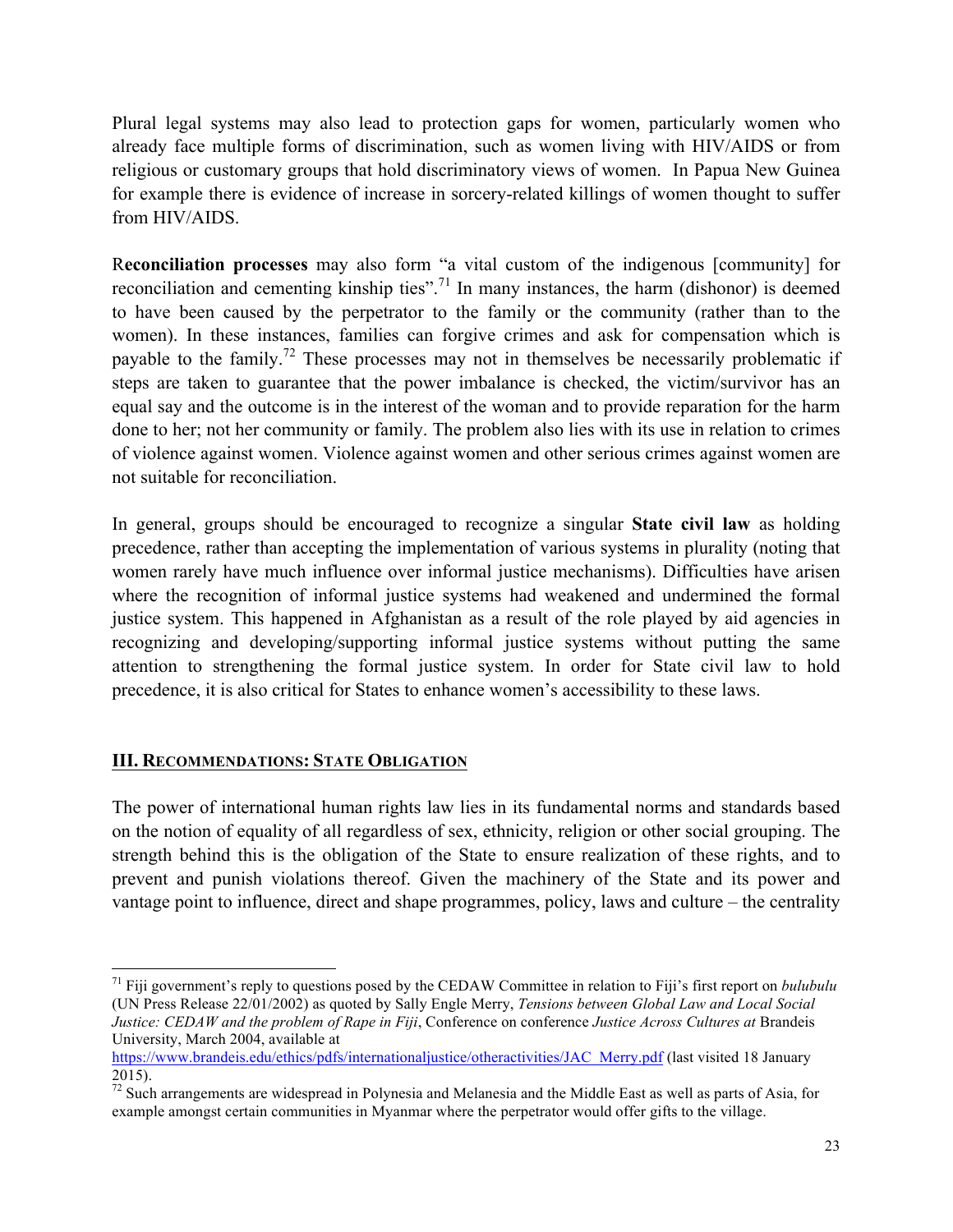of the role of the State cannot be overstated. At times though, the State can be both the principal violator of these rights, and the principal actor for change.

States legitimize ethos, values and practices through their legal and political machinations as well as through their actions and more so, their inaction and are in positions to politically determine cultural narratives. The State cannot profess a religion and as such the State is neither religious nor atheist. However, when power is invested in the State, as it is in the modern conception of the Westphalian state, it does have an obligation to mediate the cultural narrative, (i.e. culture, politics and rights) and to abstain from eliminating cultural diversity.<sup>73</sup>

# **In this regard, a paradigm shift is required. Instead of looking at gender discriminatory cultural practices as an obstacle, we should focus on ensuring that States deliver on their state obligations to encourage and create a culture free of gender discrimination.**

The Due Diligence Framework places the State at the center of its analysis, and studies the violation and ensuing remedy through the lens of its "5Ps" obligation, namely the obligation to prevent, protect, prosecute, punish and provide redress and reparation for human rights violations. This lens can then be applied in a variety of contexts, such as the present discrimination against women in family and cultural life.

On **prevention**, the State is obligated to challenge the cultural narrative and norms that discriminate against women including structural discrimination, taboos and gender stereotypes which constitute the root causes of discrimination against women; design effective programmes based on gender diseggregated data; transform attitudes and behaviours; eliminate risk factors by strengthening women's economic and legal rights and eliminating gender inequalities in access to formal wage employment, secondary education, access to finance and assets, housing security and security over children; reach out to key stakeholders and target groups and establish smart partnerships for change including with civil society organizations and religious and customary leaders; and formulate comprehensive laws and non-derogable Constitutional guarantees that entrench human rights including equality between the sexes.

On **protection**, the State is obligated to ensure accessible, prompt and timely delivery of multisectoral and coordinated services focusing on short, medium and long-term needs of women; provide adequate and on-going training for service providers; identify warning signs of imminent danger and cultural essentialism of gender discrimination; and provide quick and effective intervention by trained first responders.

States also have an affirmative duty to **investigate and prosecute**, where appropriate, discrimination against women. This includes efficient and thorough action to investigate and prosecute which addresses victim's/survivor's fear of negative repercussions with sensitivity that guarantees confidentiality and privacy. Women's needs and fears such as stigmatization,

<sup>73</sup> Abdul Aziz, *supra* n. 16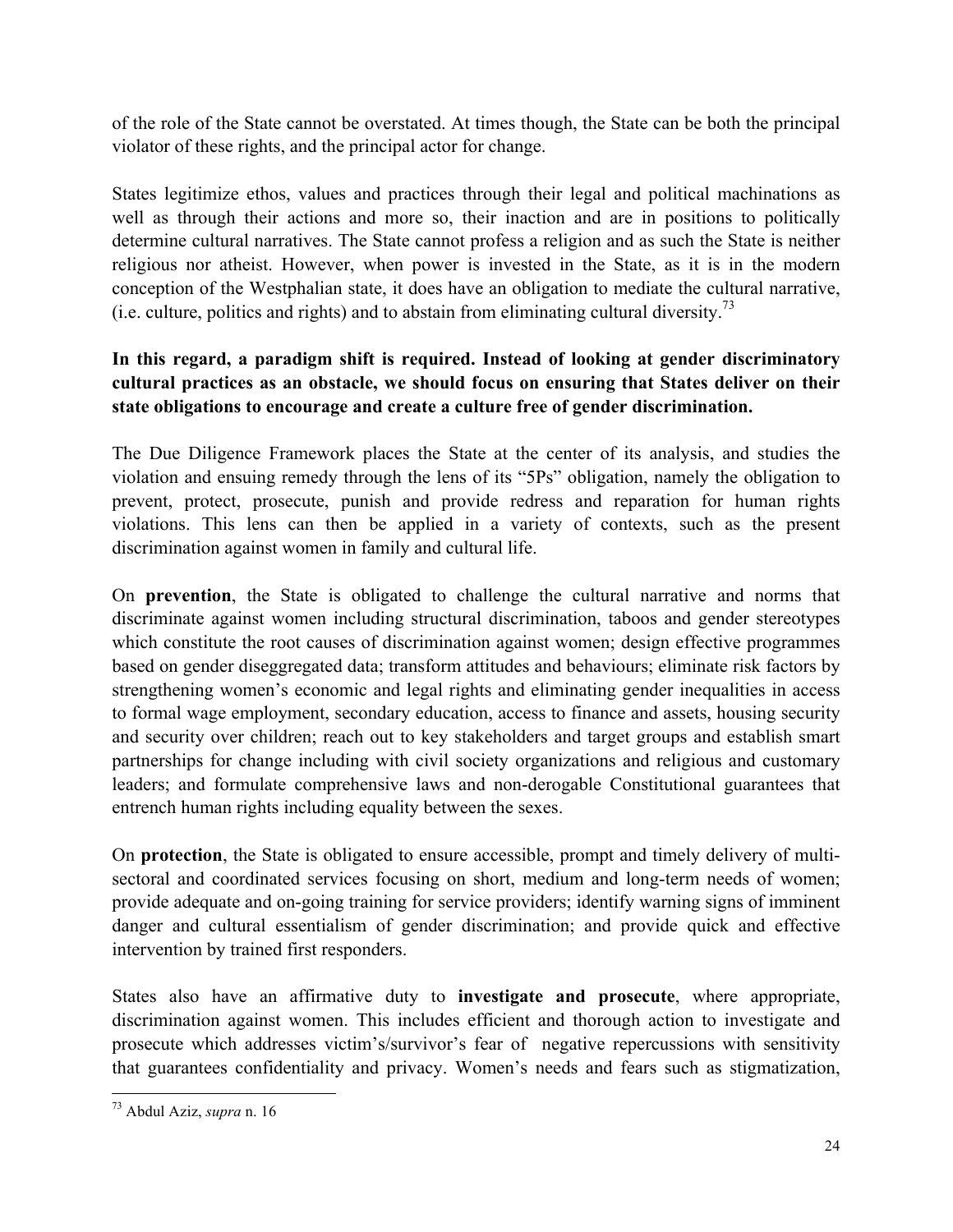social ostracization and fear of retribution should be supported and addressed throughout the legal process. Plural legal systems should also be harmonized with and incorporate international human rights norms and standards. Special measures particularly for underserved communities need to be implemented. The DDP survey indicated that lack of confidence in police and judiciary are two of the most oft-quoted obstacles to women seeking State intervention. Therefore the State also needs to be foster confidence in the police and judiciary including plural legal systems, where available.

State obligation to punish must provide certainty of **punishment** and eradicate impunity, excuses and justification for gender discrimination against women. In this regard, punishment policies must be based on an understanding of systemic and structural inequalities. Punishment must be just and commensurate with the offence; capable of preventing recidivism and rehabilitate the perpetrator; and premised on the principle that gender discrimination is not justifiable.

**Redress and reparation** looks at the needs of women and aim to address the harm and loss suffered as well as eliminate or mitigate the effects of discrimination through compensation (monetary/in kind), restitution, opportunity loss; rehabilitation including medical/psychological; guarantees of non-repetition incl. measures toward prevention; and measures of satisfaction e.g. truth tribunals, public apologies, commemoration. Corrective measures should also serve as transformative tools serving individual and/or societal needs to instigate change towards full equality. Reparation should adopt a woman-centered approach and be proportional to the harm or loss suffered.

Specifically, we urge States to take the following into account when preventing and addressing discrimination against women in family and cultural life:

#### *a. On Culture*

Women and men have the right and obligation to define and craft culture that regulates their lives. After all, culture like law, serves a purpose. It is meant to benefit, not cripple, the community. In the endeavour to eliminate gender discrimination, culture needs to be deconstructed. Instead of justifying gender discrimination in the name of culture, culture should be enlisted to create a gender discrimination-free society.

In this respect, the State and its people have the right to discard illiberal and repressive practices within culture and maintain or substitute these practices with practices that serve the common and individual good and are premised on human rights.

The State is political institution but is not monolithic. State institutions and laws must promote non-discrimination and equality. The judiciary should implement such principles in full, and in principle there should not be discretion to decline so to do. Equality in cultural institutions must also be achieved. In this respect the State must also take action against institutions, state actors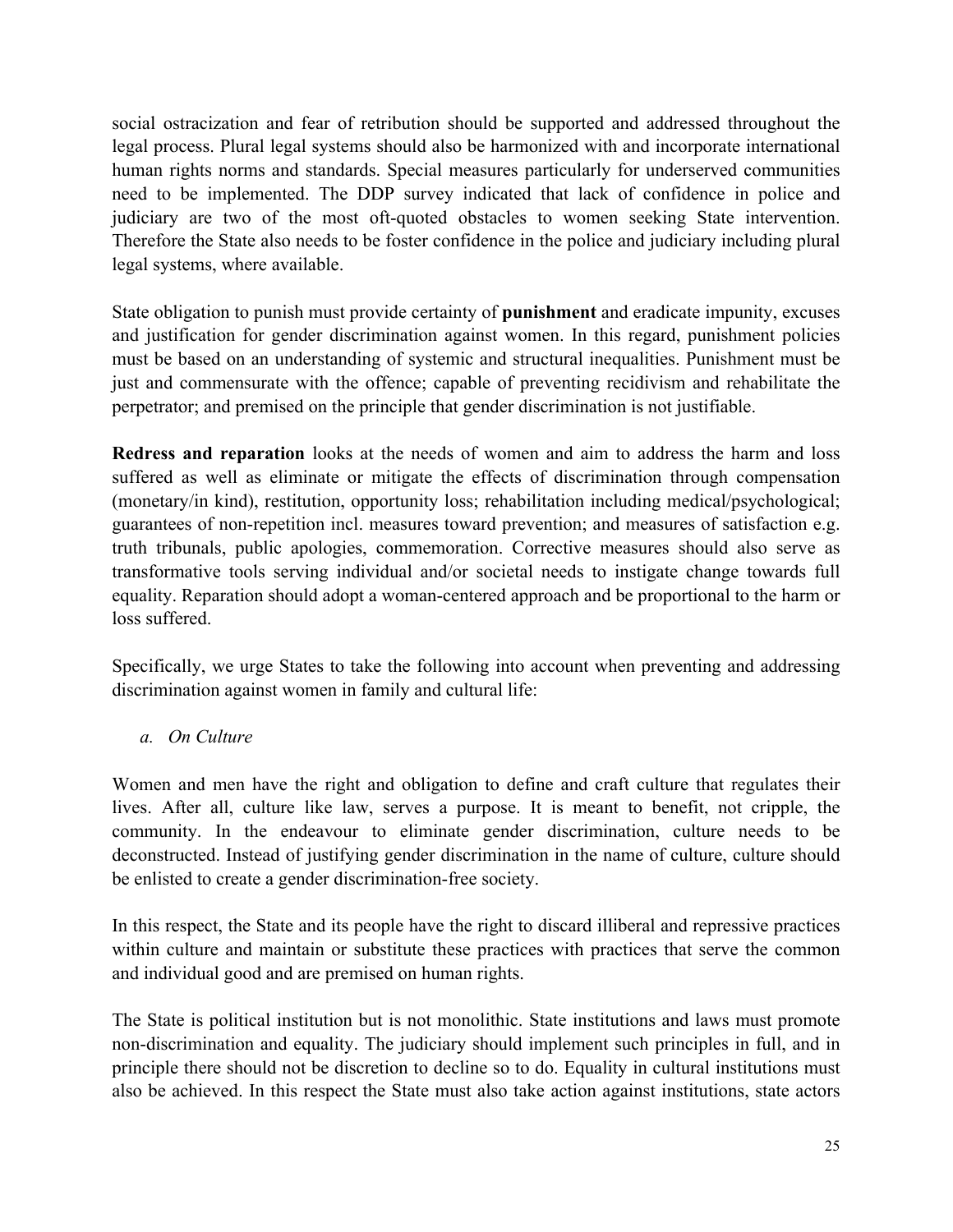and non-state actors that threaten women and itself follow through with its commitment to eliminate discrimination and promote gender equality by, for example, withdrawing all reservations made to CEDAW and prosecuting State agents who commit discrimination against women.

States should be engaged in promoting the tackling of gender stereotypes, which constitutes one of their positive obligations. State obligations are such that they must protect women from discrimination by private actors in both the public and private spheres. Addressing stereotyping is a political issue of particular importance and special measures are needed including sanctions, studies of attitudes, promotion of diverse images and training of the judiciary. The State must review its cultural practices including its own laws, regulations and policies to weed out gender discriminatory elements, assess what should constitute cultural heritage, ensure equal resources are made available to men and women and reflect and memorialize women's contribution in history in the national narrative. Historical and memorial narratives are part of the cultural heritage and crucial in shaping collective identities; consequently States should preserve the cultural diversity and the multiplicity of historical narratives among and within communities.<sup>74</sup>

Dialogue and public debate can prove constructive in achieving change as persuasion is key where culture and tradition are pitted against change. For example, in Pakistan efforts to engage with religious leaders has led to a reduction in early-age marriages. The challenge is to negotiate change and where desirable, remove male patriarchal influences in culture. The engagement of community and state leaders in this debate is critical.

Discourse is needed to deconstruct symbols, values, norms and practices; paradigms require further review, and women given the access and opportunity to engage within the existing cultural space.

Conflicts present a challenge as often, armed groups and militants involved are non-state actors. In such circumstances, those who assume State roles, such as governance and administration of territory should be invested with the same State obligations as States.

The State being sovereign, it is important to keep in mind stakeholders who are capable of holding States accountable. These include civil society, political parties, politicians, individual citizens, intern-governmental and international bodies, such as the United Nations, international and regional courts and tribunals.

States must also know when to intervene and when not to intervene in the interest of diversity. Cultural diversity for example should be encouraged, and States should be required not only to

<sup>!!!!!!!!!!!!!!!!!!!!!!!!!!!!!!!!!!!!!!!!!!!!!!!!!!!!!!!!!!!!</sup>  $74$  Statement by Ms. Farida Shaheed, Special Rapporteur in the Feld of Cultural Rights at the 25th session of the Human Rights Council, 12 March 2014 available at

http://www.ohchr.org/EN/NewsEvents/Pages/DisplayNews.aspx?NewsID=14370&LangID=E#sthash.0sa4qsRW.dp uf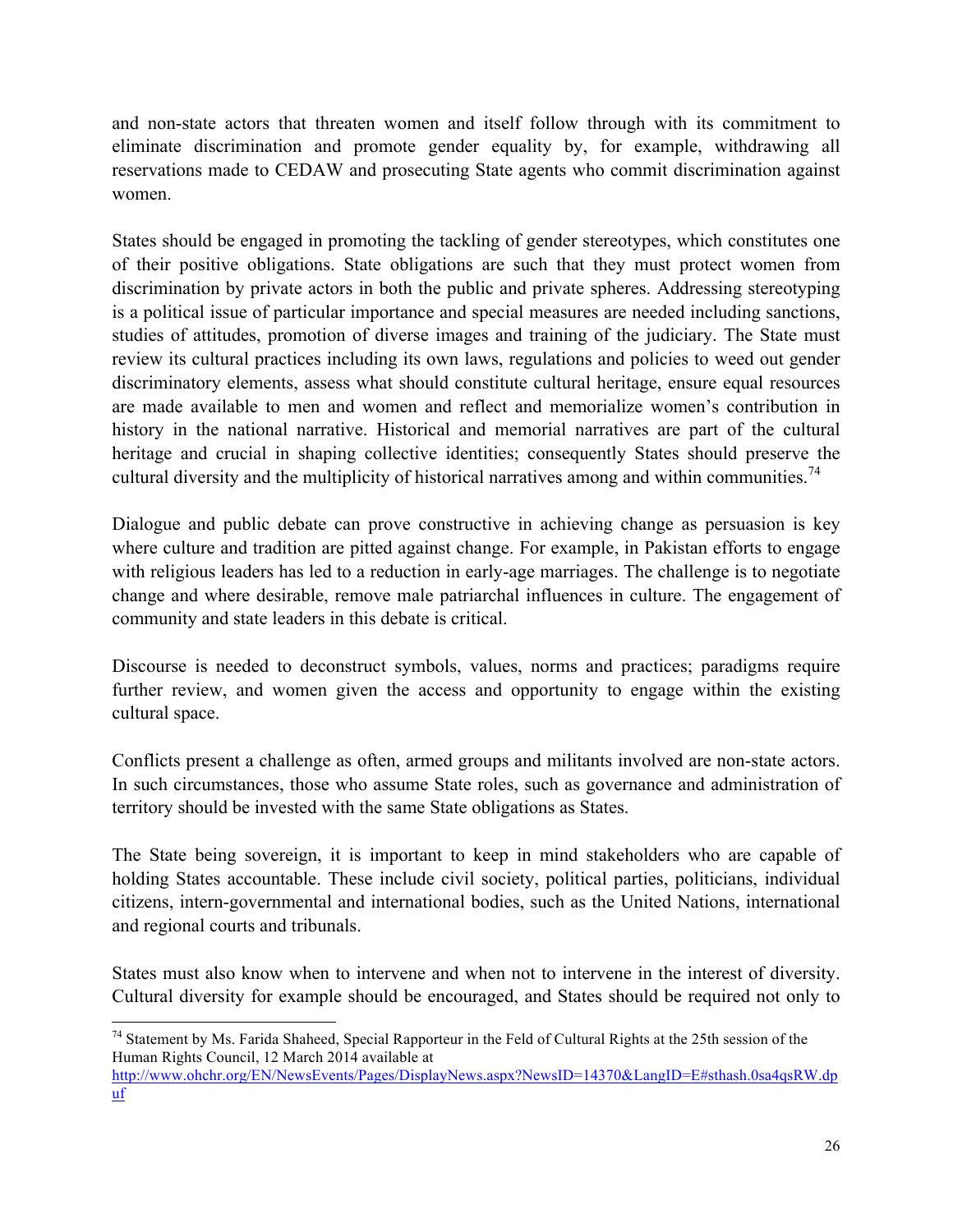respect a diverse range of opinions and pluralism but to actively protect and encourage this diversity. The long-term objective must be the creation by the State of a diverse culture that respects, promotes and protects rights. This would entail changes in the spheres of art, education, religion and the media. In this regard States should recognize that they should not privilege any single moral norm. Secularism in this context may encourage such an approach toward establishing a plural public culture.

Societal or customary practices need not always be preserved. The discussion on the important and extensive role of cultural factors has often been focused on the need for unquestioned cultural conservatism. The danger of encouraging and preserving conservative customs in cultural groups solely on the basis that they have been practiced over the ages is that it necessarily implicates culture's paralysis and strips it of dynamism. For culture to maintain its dynamism, the State must provide persons within the cultural group with cultural freedom, which includes the liberty to question the automatic endorsement of past traditions when people see reason for changing their ways of living<sup>75</sup>.

Where cultural practices assume the ability to regulate rights, whether formally or informally, the State must provide reasons and justifications for the policy, engage in civic discourse to defend the policy and exhibit the 'goodness' of the policy beyond the refrain "this is our culture". These cultural practices must also accord with international human rights norms including the International Covenant of Civil and Political Rights, the International Covenant of Economic Social and Cultural Rights and the Convention on the Elimination of All Forms of Discrimination against Women.

States are responsible to integrate human rights into the national cultural narrative in order to reinforce the cultural legitimacy of human rights. States must further unlock women's agency by tracing and memorializing sources of women's activism to allow women to take forward their agendas.

## *b. On Family*

!!!!!!!!!!!!!!!!!!!!!!!!!!!!!!!!!!!!!!!!!!!!!!!!!!!!!!!!!!!!

States have an obligation to protect every member of the family, and to recognize various forms of the family. All individuals, men and women, have the right to freely chose whether and with whom and when to enter and exit a marriage and family relationship, so long as it conforms with international human rights standards and norms. Women's rights must be recognized and enjoyed regardless of their sexuality, marital status, or legality of relationship. To this end, States must address and prohibit communal and societal backlash as well as institutional and structural discrimination such as requiring the presence or consent of a male family member for official transactions.

<sup>75</sup> Amartya Sen *Identity and violence: The illusion of destiny*, Norton, New York, 2007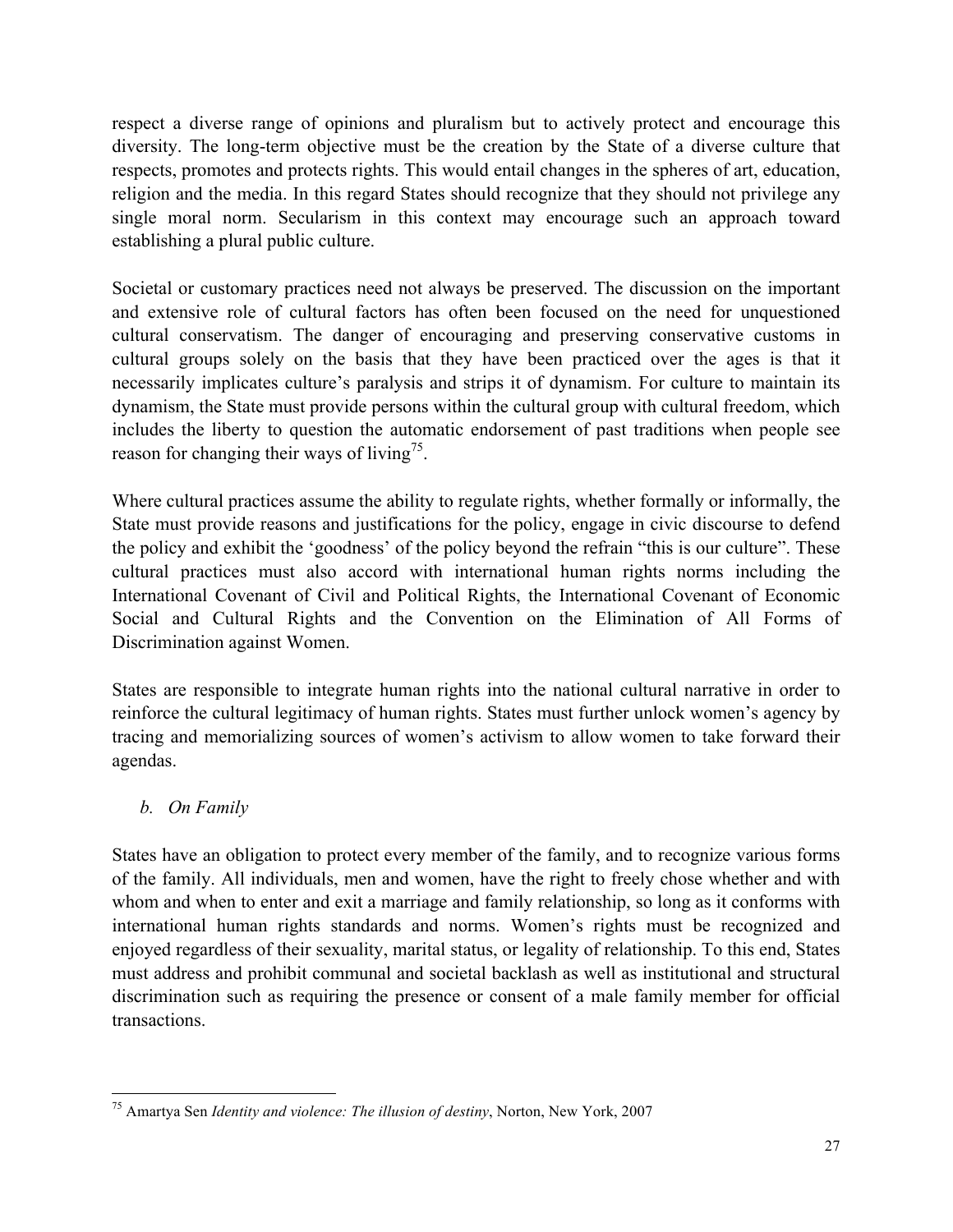States are also obligated to prohibit and eliminate child/early marriages, forced marriages and polygamous marriages irrespective of whether the same are justified in the name of culture. States must ensure that marriages and families are not abused to harbor gender discrimination, violence and patriarchy. Neither should they be abused for sexual exploitation such as temporary marriages.

Addressing discriminatory cultural practices must go beyond criminalization and into addressing root causes. Criminalizing early marriage for example without ensuring adequate redress and remedies for the child victim/survivor or addressing the cause of such early marriage such as poverty and lack of educational/employment opportunities for women, might just drive the practice underground. With respect to redress remedies provided must be accessible and of a fitting level commensurate with the gravity of the infraction.

States are obligated to ensure that the family cannot negotiate away a woman's rights to seek redress for discrimination or violence committed against her in the interest of family honour. Similarly the States must ensure that the law does not facilitate this secondary discrimination such as allowing a rapist to marry the victim/survivor to escape prosecution.

#### *c. On Plural Legal Systems*

States with multiple sources of law or diverse sociocultural demographics must ensure that customary or religious legal systems are interpreted (or reinterpreted) to meet contemporary and changing dynamics, values and challenges. States should circumscribe the applicability of such laws if they breach women's human rights.

States must ensure that customary or religious legal systems are harmonized with human rights principles and all codified civil/criminal law equally apply to plural and customary/religious legal systems whether officially sanctioned or otherwise so long as they are practiced. For example in Bostwana, the Southern Africa Litigation Centre (SALC) successfully ran a High Court challenge of a customary rule providing for male inheritance of the family home on the grounds that it infringed the right to equality under the Botswana Constitution thereby providing precedent for application in respect of other customary legal systems.

The State also should actively engage religious and customary leaders to bring their practices in conformity with international human rights law. Customary laws must be subject to constitutional equality guarantees. For example, the 2010 Constitution of Kenya similarly declares that customary laws inconsistent with its equality provisions are void. Kenya also has had success working with the elders in remote Kenyan communities, to resolve disputes involving widows, orphans and the families over their right to inherit property using a human rights framework.